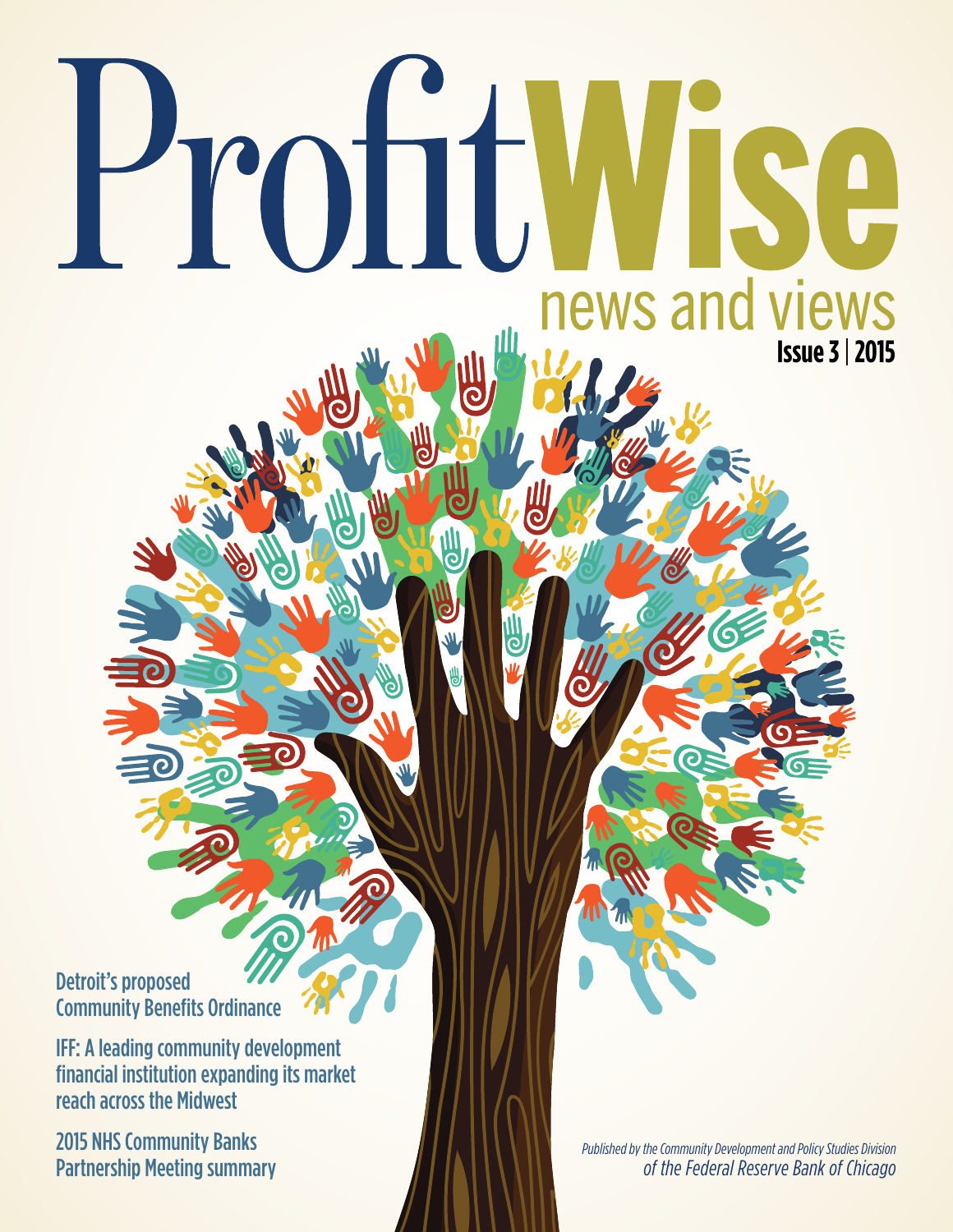# ProfitWise news and views

*ProfitWise News and Views* welcomes article proposals and comments from bankers, community organizations, and other readers. It is transmitted (either electronically or via U.S. mail) at no charge to state member banks, financial holding companies, bank holding companies, government agencies, nonprofit organizations, academics, and community and economic development professionals.

You may submit comments or proposals, or request a subscription by writing to:

 *ProfitWise News and Views* Community Development and Policy Studies Federal Reserve Bank of Chicago 230 South LaSalle Street Chicago, IL 60604-1413

#### or request at CDPS-PUBS@chi.frb.org

The material in *ProfitWise News and Views* is not necessarily endorsed by and does not necessarily represent views of the Board of Governors of the Federal Reserve System or the Federal Reserve Bank of Chicago.

#### **©2015 Federal Reserve Bank of Chicago**

*ProfitWise News and Views* articles may be reproduced in whole or in part, provided the articles are not reproduced or distributed for commercial gain and provided the source is appropriately credited. Prior written permission must be obtained for any other reproduction, distribution, republication, or creation of derivative works of *ProfitWise News and Views* articles. To request permission, please e-mail or write to the address indicated above.

*Advisor* Alicia Williams

*Managing Editor* Michael V. Berry

*Assistant Editor* Mary Jo Cannistra *Contributing Editors* Jeremiah Boyle Emily Engel Steven W. Kuehl Susan Longworth Robin Newberger

*Senior Designer* Brian Walker

*Web Content Specialist* Edwina Davis

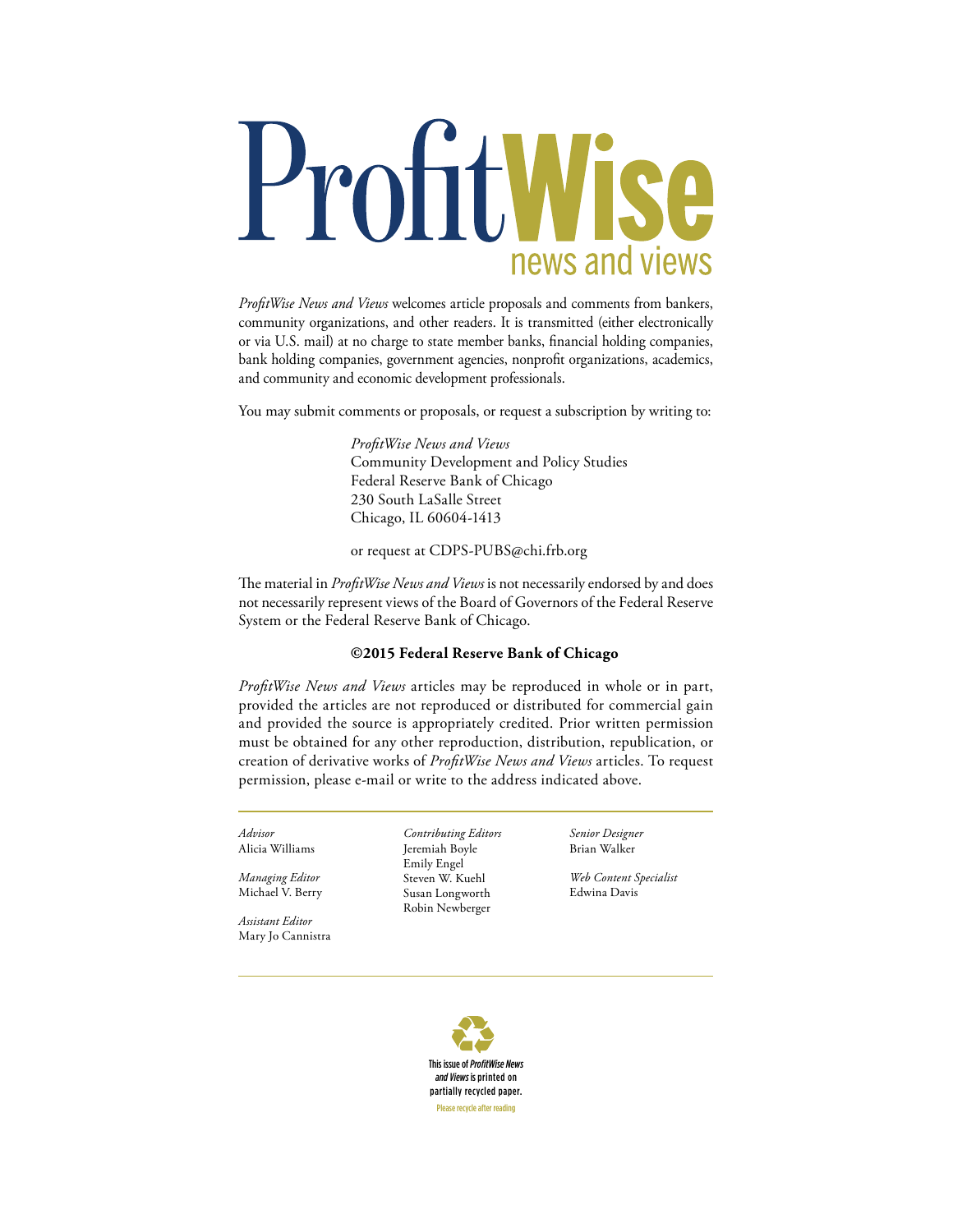## **Issue 3 2015**

In this third edition of 2015, NHS's Kelley Pearson and Chicago Fed Illinois Economic Development Director Jason Keller summarize a second quarter convening at the Fed: NHS of Chicago's annual Community Banks Partnership meeting. Among other topics, panelists discussed the housing market for 'millennial' buyers, and the regulatory landscape for community banks. Desiree Hatcher, the Fed's community development director for Michigan, explores community benefits agreements and ordinances in Detroit, providing some background, as well as onthe-ground experience in the city as it struggles to regain ground economically. We feature this month a profile of IFF – formerly Illinois Facilities Fund – a CDFI in its 27th year of operation, as it expands its financial and development services to a broad collection of Midwestern states.

## **The Federal Reserve Bank of Chicago**

The Federal Reserve Bank of Chicago and its branch in Detroit serve the Seventh Federal Reserve District, which encompasses southern Wisconsin, Iowa, northern Illinois, northern Indiana, and southern Michigan. As a part of the Federal Reserve System, the Bank participates in setting national monetary policy, supervising banks and bank holding companies, and providing check processing and other services to depository institutions.

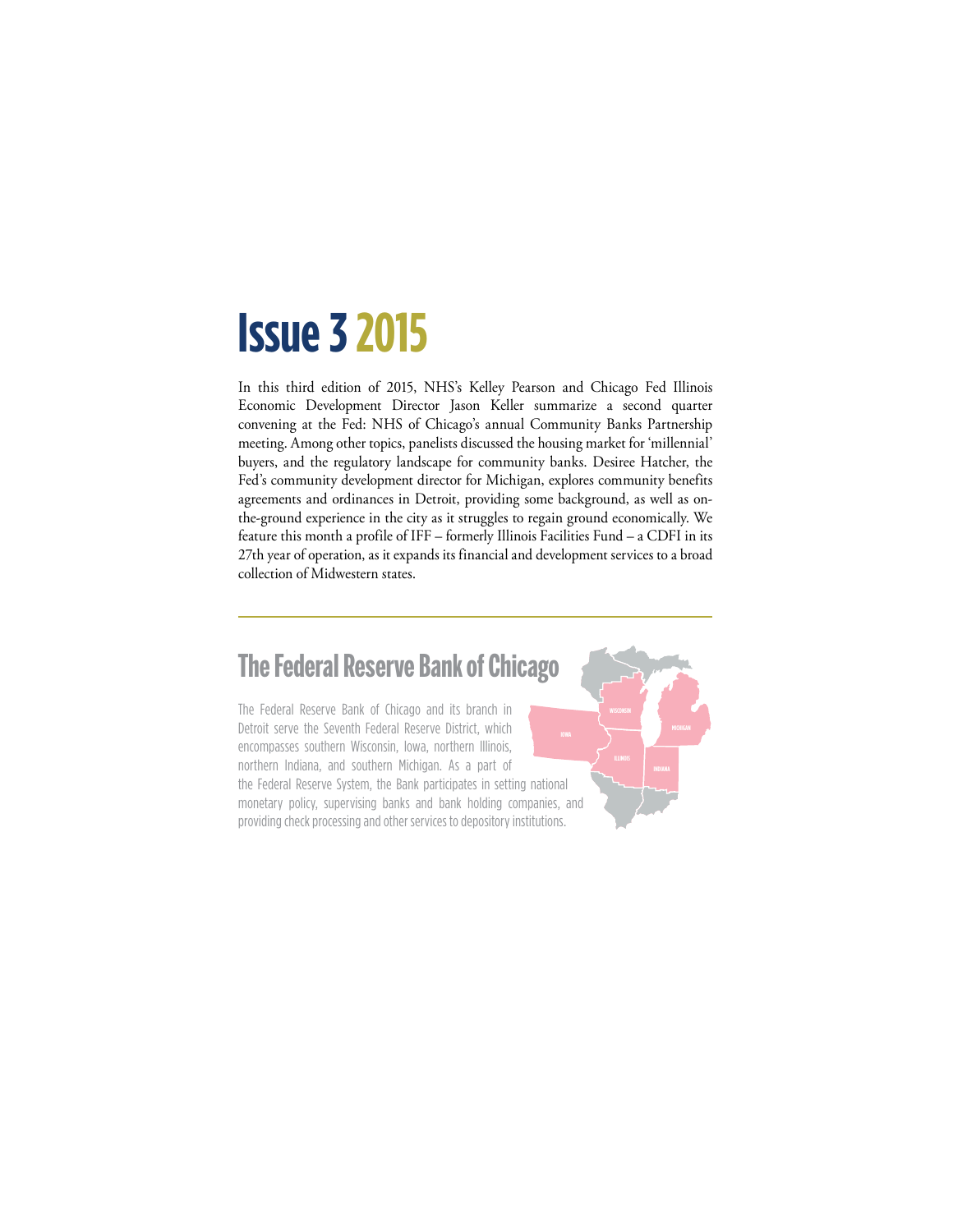# **Detroit's proposed Community Benefits Ordinance**

## By Desiree Hatcher

### The community benefits model

The Community Benefit Agreement (CBA) model was created in the late 1990s as a tool to ensure that neighborhood residents would benefit from economic development projects, which are often heavily subsidized by taxpayer dollars. A CBA is a project-specific agreement between a developer and a broad community coalition that details the project's contributions to the community and ensures community support for the project. Properly structured CBAs are legally binding and directly enforceable by the signatories.<sup>1</sup> According to The Partnership for Working Families, the Community Benefits Model works because, among other things, it: maximizes returns on local government investment in development; helps generate public support for economic development projects; and holds developers accountable for their promises to local governments and residents. As of 2013, there were approximately 17 CBAs in effect across the U.S. The majority (76 percent) pertained to developments in California.<sup>2</sup>

California is also home to what is considered the "First major Community Benefits Agreement." The 2001 CBA was negotiated for the \$400 million expansion of the Staple Center in Los Angeles, California. The development included \$70.5 million in public money.<sup>3</sup> The agreement broadened the earlier CBA model, which previously focused primarily on labor issues and job training, by widening the range of negotiations, including: environmental concerns, health impacts, traffic, congestion, noise, open space, and parkland.<sup>4</sup> The CBA includes an unprecedented array of community benefits, including:<sup>5</sup>

A developer-funded assessment of community park and recreation needs, and a \$1 million commitment toward meeting those needs

- A goal that 70 percent of the jobs created in the project will pay the city's living wage, and consultation with the coalition on selection of tenants
- A first source hiring program targeting job opportunities to low-income individuals and those displaced by the project
- • Increased affordable housing requirements in the housing component of the project, and a commitment of seed money for other affordable housing projects
- Developer funding for a residential parking program for surrounding neighborhoods, and
- Standards for responsible contracting and leasing decisions by the developer

Of the CBAs identified by The Partnership for Working Families, the underlying developments range in cost from \$36 million for a 33-acre industrial park in Los Angeles' San Fernando Valley,<sup>6</sup> to \$11 billion for modernization of the Los Angeles International Airport.7 Further, not all CBAs are connected to receipt of public subsidies. LA's Lorenzo Housing Development used no public subsidy; however, Planning Commission approval was needed because the development site was largely restricted to medical or educational uses.8 This serves as evidence that communities may have other sources of leverage to encourage developers to negotiate agreements.

Commercial development is often seen as a precursor to neighborhood development. Economic Development officials, often charged with attracting and retaining businesses, may make assumptions about resulting job creation and potentially other community benefits that do not necessarily pan out. Economic development is occurring in Detroit, primarily in the downtown and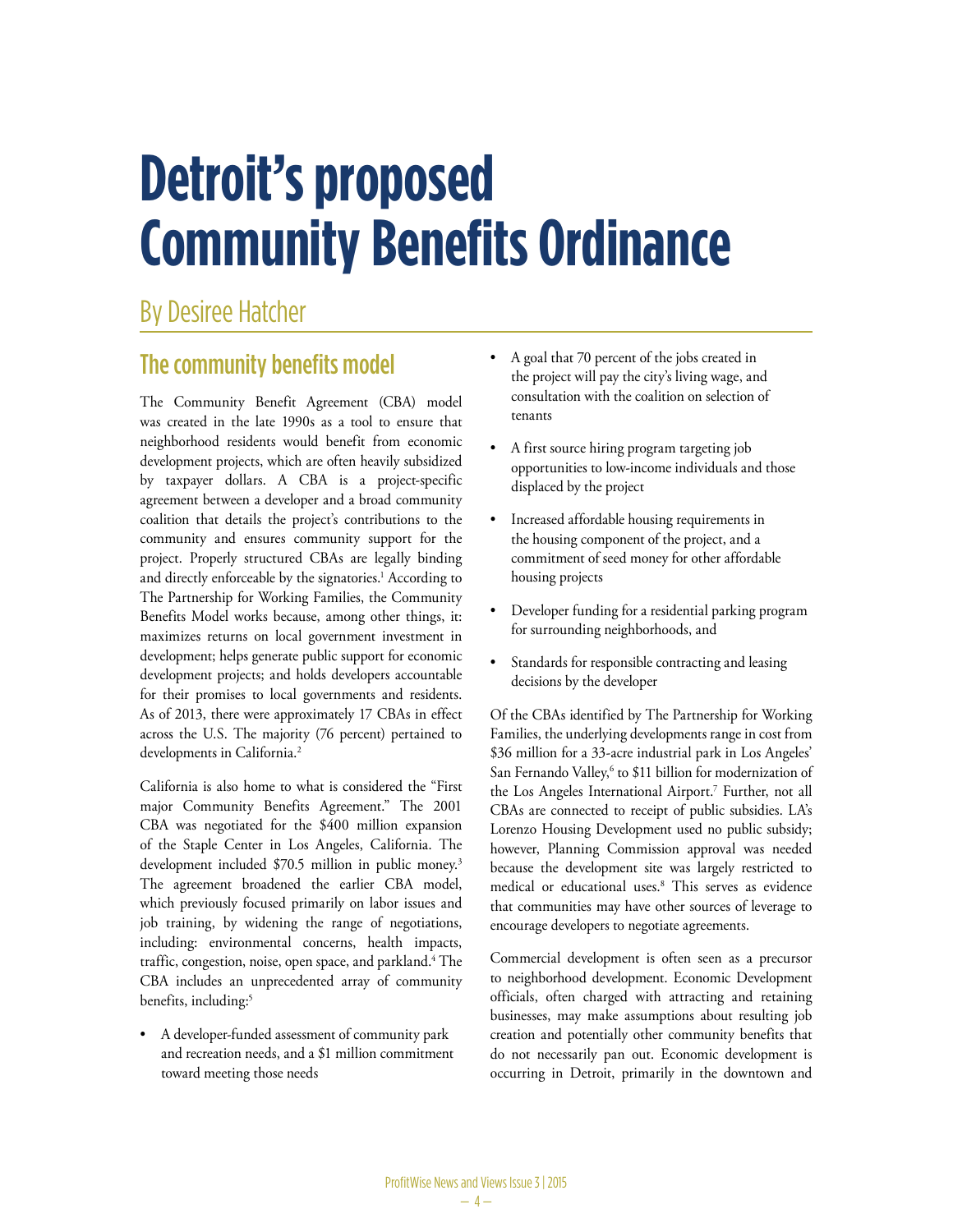midtown areas, and much of this development derives in some part from public subsidy of one form or another. However, though taxpayers are subsidizing major developments, some question the actual impact for Detroit residents with respect to job creation and other benefits, and the efficacy of the strategy overall. As of December 2014, the city's unemployment rate was approximately 12 percent, more than double the rate of 5.6 percent at the state level.9 In addition, at 42.3 percent, Detroit has the highest level of poverty of all U.S. cities.<sup>10</sup>

#### Good intentions

In 2007, Marathon Petroleum requested a \$175 million property tax break from the city of Detroit as part of a \$2.2 billion expansion of its Southwest Detroit refinery. According to an article in the *Detroit Free Press*, with the request came the following pledge:

"As we discuss job creation, please understand that we will do what we can to hire qualified Detroit residents," then Marathon Senior Vice President Garry Peiffer wrote to City Council in 2007. "It is our intention to work closely with the Detroit Workforce Development Department and a local institution of higher education to develop curriculum and offer training for interested Detroit residents."11

Since Detroit approved the tax break in 2007, Marathon has added nearly 200 new jobs at its expanded refinery. The company worked with Henry Ford Community College to develop a training program for interested Detroit residents, and paid \$154,000 for 37 training program scholarships for Detroiters. Entry-level refinery jobs pay approximately \$50,000 per year.<sup>12</sup>

Of the 37 scholarship recipients, four completed the process technology training program; met the company's pre-employment testing requirements; worked a threemonth internship; and obtained associate's degrees. However, according to the February 2014 report to the Detroit City Council on the company's hiring practices, of the four students who have successfully completed the program, none have been offered full-time employment by Marathon.13 In addition, as of January 2014, of the refinery's 514 employees, 30 are listed as Detroit residents. In 2007, before the expansion, the company employed 15 Detroit residents. That means fewer than 6 percent of Marathon's workers at the refinery live in the city, according to the company's employment records, which must be submitted to the city annually under terms of its abatement agreement.<sup>14</sup> However, since the tax abatement contract does not require Marathon to provide a specified number of jobs to Detroiters, the provision of the scholarship and training program at Henry Ford Community College fulfills the company's responsibility under the contract.15

In response to criticism regarding the low number of Detroit residents in its workforce, Marathon representatives indicate that even though the company developed the training program and funds a scholarship program designed to promote local hiring, they are finding it difficult to find qualified workers. Twelve-hour shifts at the refinery and the specialized nature of some available jobs were indicated as challenges to hiring Detroiters.<sup>16</sup>

### Subsidy equals investment

In rust belt municipalities where jobs and tax revenues have declined significantly, can communities afford to continue offering subsidized funding for large-scale projects that provide no benefit to the local community? "It's about economic inclusion," stated Ken Harris, president and CEO of Michigan Black Chamber of Commerce. "How many funders provide money with no expectation of a return on investment?" "And it is just that, an investment. Tax payers have skin in the game. Equity funds, angel investors, and venture capitalists all have requirements that must be met prior to delivering funding."17

Many Detroit residents and community groups feel the same, and they want an opportunity to discuss ways in which providing subsidies can benefit both developers and the community. However, they are finding out that not all developers are willing to have this conversation.

### Two developments, two different experiences

#### **The M-1 Project**

The M-1 RAIL Woodward Avenue Streetcar Project, to be completed in 2017, started as a three-mile system, and later evolved into a light rail system approximately 9 miles in length. However, the city of Detroit, state of Michigan and Federal Transit Authority determined that under then current economic circumstances, and due to the lack of a Regional Transit Authority structure in Southeast Michigan, the \$500 million project was not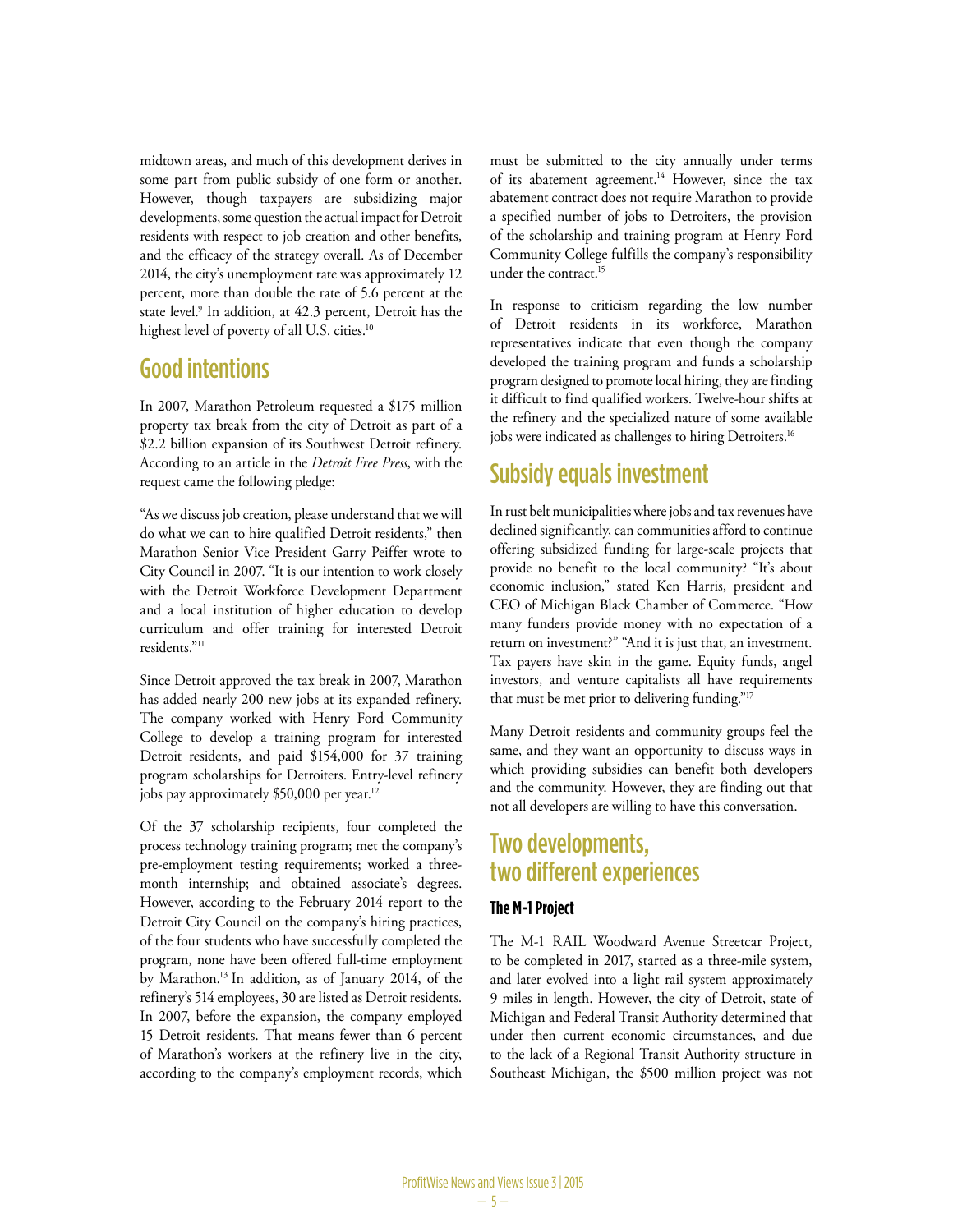feasible. The project was then scaled down to a 3.3 mile streetcar circulator system connecting Woodward Avenue from the Riverfront to the New Center and North End neighborhoods.18 Although plans show that the M-1 RAIL will come into the North End neighborhood, it will not allow residents to board the rail in the North End neighborhood according to Reverend Joan Ross, executive director of the North End Woodward Coalition and Equitable Detroit Coalition member. She indicated that instead, the car will be cleaned at a maintenance station to be located in the North End neighborhood, and then sent back downtown.

Ross indicated that her organization's attempts to meet with M-1 to express their concerns were unsuccessful. Instead, M-1 established a Consumer Advisory Council whose members were hand-picked and given no decisionmaking authority. Ross expressed that her sentiment about the project changed when it was scaled down. According to Ross:

"When it was M-1 RAIL Project and it was going to connect job centers, it was a great idea. But when it became the M-1 Streetcar Project that runs 3.3 miles, at a cost of \$150 million, that comes into my neighborhood and will not pick up the people, then it became both an issue and an injustice."19

#### **Whole Foods Market (WFM)**

Whole Foods, the upscale grocery store, opened its Detroit location in 2013. Initially, there was fear that the Whole Foods products would be too expensive for long-time residents; that it would threaten the viability of current food vendors; and was part of the gentrification of the city's rebranded Midtown community. However, according to Myra Lee, former program coordinator of Detroit Food Justice Task Force and founding member of the Equitable Detroit Coalition, working with a high-end company like WFM was advantageous. Lee indicated that WFM provided a community liaison, Amanda Musilli, who was open to having residents provide input and help define community engagement in Detroit. Meeting discussions included: hiring locally; employment of reentries (from criminal justice system); helping Detroiters become vendors; a commitment to provide living wages; and career growth for employees. Although no formal community benefit agreement was made, the benefits realized from these meetings were no less impressive. WFM increased its commitment to local jobs at the new store from 35 to 110 (70 percent of whom are Detroiters). The store also committed to promoting local food businesses and working with entrepreneurs to improve their products and form business relationships with the store  $20$ 

#### Equitable Detroit

In January of 2013, the Woodward North End Coalition, the Detroit Food Justice Task Force, and other Detroit community-based organizations came together to begin discussing the large scale development occurring in the city. This included: a \$2.1 billion international bridge project; a \$500 million hospital expansion project; a new \$450 million hockey arena; and a \$30 million grocery store. The collective group felt there was a need to frame an ordinance that would involve communities in early stages of planned development and to ensure benefits to the impacted neighborhoods. These meetings led to the formation of the Equitable Detroit Coalition, an association of individuals; small businesses; and neighborhood, faith-based, and community organizations. Equitable Detroit Coalition's mission is "to foster beneficial relationships between developers and the Detroit community by facilitating open and honest dialogue and to assist developers, funded by public dollars, to become corporate neighbors who are transparent in their relationship with the community."21 Equitable Detroit Coalition members then met with Detroit Councilwoman Brenda Jones to determine how to require large scale developers to engage local communities to this end. The Coalition was surprised to learn that a resolution for a similar ordinance had been on the city's books since 1984. At the next council session, a motion was made by Councilwoman Jones and seconded by Councilwoman Joann Watson to look into an ordinance for community benefits.

#### Detroit's proposed community benefits ordinance

In support of the Equitable Detroit Coalition's efforts and at the request of the Detroit City Council, the Sugar Law Center for Economic and Social Justice developed a draft of the proposed community benefits ordinance (CBO) that was introduced in January 2014. The proposed ordinance, the first of its kind in the country, focused on developments expected to generate investment of \$15 million or more and requested receipt of public support for investment. For these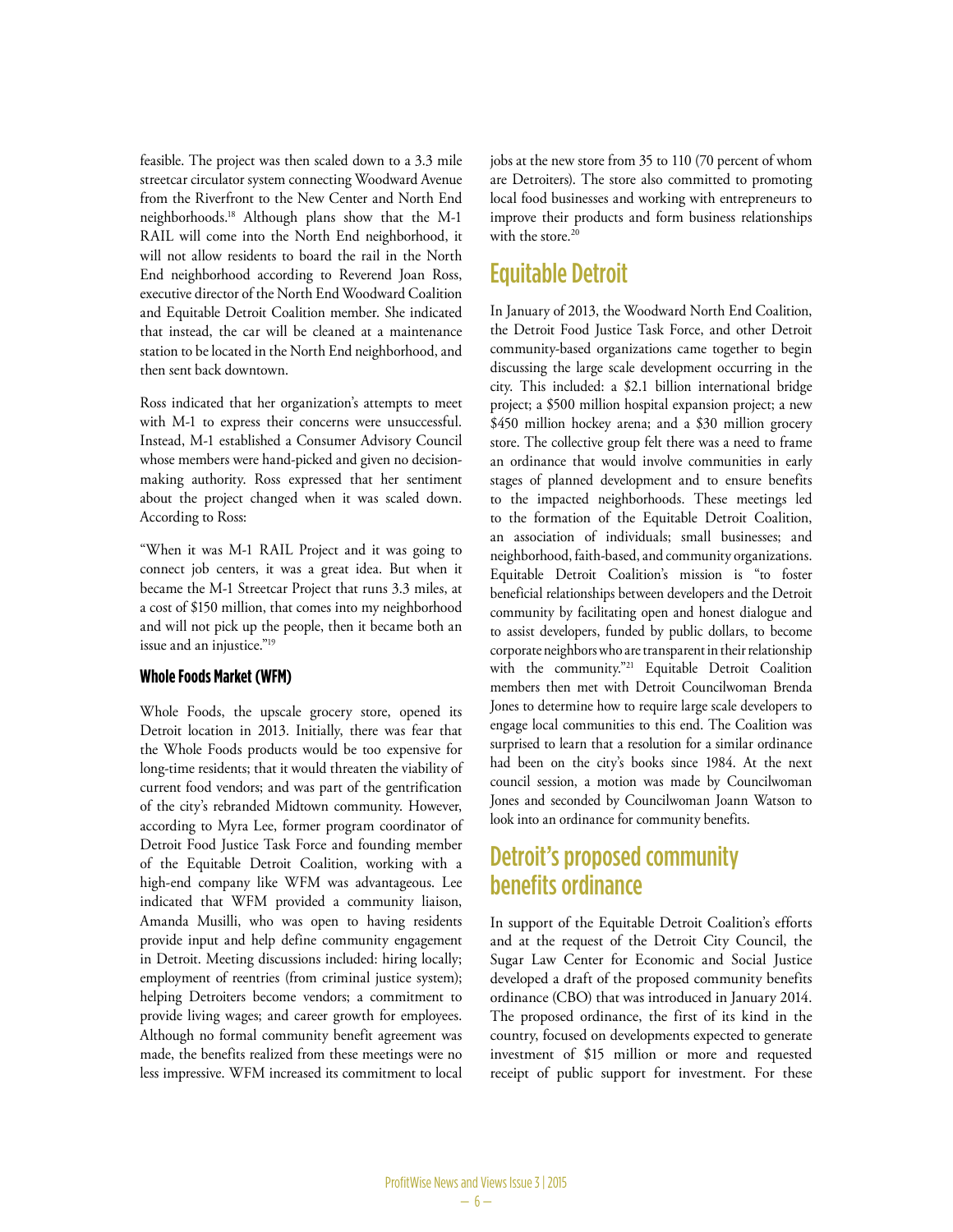developments, the ordinance required that the developer negotiate a Community Benefits Agreement with the host community to address the following issues:<sup>22</sup>

- Targeted benefits or appropriately negotiated employment opportunities
- Job training
- Affordable housing
- Quality of life or environmental mitigations
- Neighborhood infrastructure and amenities, and
- Community representation for the benefit of the host community in the development and postdevelopment process

Notably, the ordinance did not require the parties to reach an agreement to provide any particular benefit, only that each issue be addressed. John Philo, executive director and legal director of Sugar Law Center for Economic and Social Justice, indicated that there were no specific requirements in the ordinance as every community has different needs and every development differs in what it can offer. He indicated that "The main purpose was to get a discussion going between the developer and the community. The ordinance merely served as a blueprint for discussions."23

For developments of more than \$3 million, but less than \$15 million, a community agreement would not be required. However, if no community agreement is executed, the developer would adopt and implement a "First Source Hiring Program," which included provisions to promote the hiring, training, and employability of residents and displaced workers from the host community, including both construction and permanent jobs in connection with the project.<sup>24</sup>

## Local opposition to ordinance

Not everyone felt that the Community Benefit Ordinance was a good idea. In an October 2014 *Detroit News* article, City of Detroit Mayor Duggan's administration indicated that they believed the ordinance would be negative for Detroit, creating too many hurdles that could discourage development. They further indicated that the city has been successful in structuring agreements to make certain that there is a true community benefit.<sup>25</sup> However, Equitable Detroit Coalition contended that the city does not have the capacity to monitor compliance. Coalition members indicated that in the past, developers have made assurances, but since 2000, officials have been unable to document their impact.

#### State's decision to ban CBOs

On December 2, 2014, Michigan legislators introduced a bill to prohibit local governments from making tax breaks or subsidies conditional on the wage, benefit, and hiring policies of businesses. "Local Government Employer Mandate Prohibition Act" (House Bill 5977) was passed by an 8 to 7 vote on December 9, by the House Competitiveness Committee. Legislative observers believed the Bill might have had a better-than-average chance of making it through the legislature and being sent to the governor. However, time ran out on the measure and it was never brought up for a vote in the House.<sup>26</sup>On January 22, 2015, a similar bill was introduced, this time by the Committee on Commerce and Trade as "Local Government Labor Regulatory Limitation Act" (House Bill 4052).<sup>27</sup> This time, new language was added to the final version of the bill that will allow cities to negotiate the terms and conditions of contracts with businesses outside of wages and benefits.<sup>28</sup>

House Democrats and five Republicans opposed the legislation and called it an "assault on local control and voters' rights to determine what is best for their towns." They tried unsuccessfully to get nearly a dozen amendments added to the bill that, in part, would have allowed communities to negotiate community benefit packages with companies that are receiving taxpayer dollars, and prohibited the law from invalidating ballot proposals passed by voters in communities."29

The bill was passed by the House of Representatives by a 57 to 52 vote, passed by the senate, and signed into law by Governor Snyder on June 30, 2015. In its final form, the new law:

"prohibits a local governmental body from adopting, enforcing, or administering an ordinance, policy, or resolution that imposes certain requirements or regulations on an employer, including a requirement to pay more than the minimum hourly wage, provide paid or unpaid leave time, or provide benefits that impose a cost on the employer, or that regulated the employment relationship in a way that exceeds state or federal requirements."30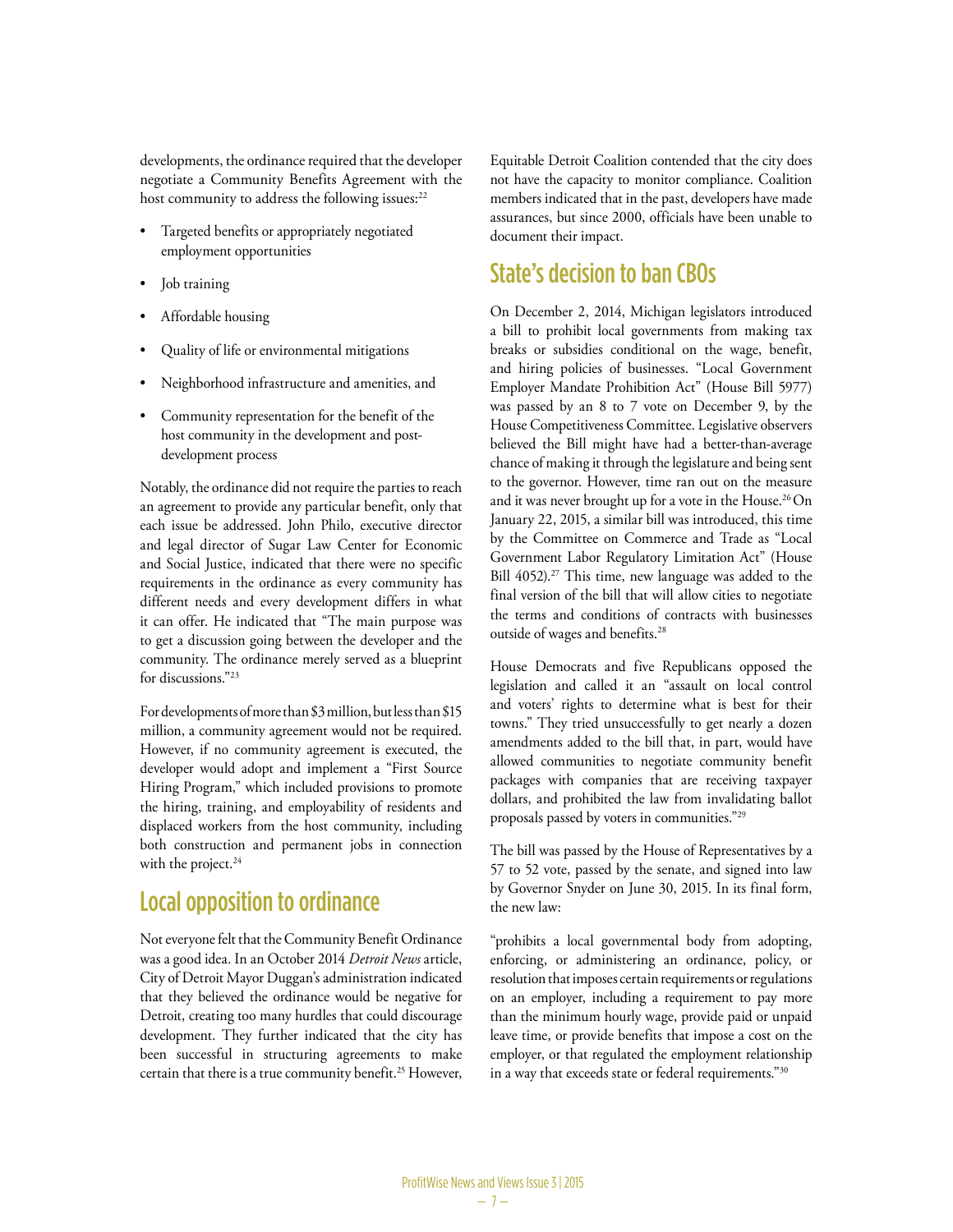#### **Conclusion**

The proposed community benefits ordinance was a major step toward the goal of community inclusion. The new law places significant restrictions on what local governments may request of potential developers, including cases where the developer requests public subsidies. However, there are developers who are willing to have these types of discussions outside of a formal agreement setting. These businesses have a history of commitment to community and a policy of serving the needs of residents. There is a strong benefit for cities like Detroit to use their limited resources to proactively attract and retain such companies. Detroit's relationship with Whole Foods Market is one example of what can happen when communities and businesses work toward their mutual benefit in planning a new development.

## **Notes**

- 1. Miller Kittredge, Betsy, 2012, "Policy & Tools: Community Benefits Agreements and Policies," The Partnership for Working Families, October.
- 2. Miller Kittredge, Betsy, 2013, "Policy & Tools: Community Benefits Agreements and Policies in Effect," The Partnership for Working Families, October.
- 3. See http://basketball.ballparks.com/NBA/LosAngelesLakers/newindex.htm.
- 4. Kaye, Laurie, and Jerilyn Lopez Mendoza, 2008, "Everybody Wins: Lessons from Negotiating Community Benefits Agreements in Los Angeles," available at http:// imanibrown.com/adaptive/cba/EverybodyWins.pdf.
- 5. Miller Kittredge, Betsy, 2013, "Policy & Tools: Community Benefits Agreements and Policies in Effect," The Partnership for Working Families, October.
- 6. Robinson, Karen, 2000, "Developers Showing New Industrial Strength," *Los Angeles Times*, April 11.
- 7. Miller Kittredge, Betsy, 2013, "Policy & Tools: Community Benefits Agreements and Policies in Effect," The Partnership for Working Families, October.
- 8. McDonnell, Patrick J., 2011, "City planners approve \$250-million residential-retail complex in South L.A.," *Los Angeles Times*, February 11, available at http://articles. latimes.com/2011/feb/11/local/la-me-lorenzo-development-20110211.
- 9. See quickfacts.census.gov.
- 10. McCarthy, Niall, 2014, "Detroit Comes First for Poverty in the United States," *The Statistics Portal*, July 24, available at http://www.statista.com/chart/2493/detroitcomes-first-for-poverty-in-the-united-states.
- 11. Guillen, Joe, 2014, "\$175M tax break for Marathon refinery buys Detroiters only 15 jobs," *Detroit Free Press*, March 14.
- 12. Guillen, Joe, 2014, "Detroiters who finished training program didn't get Marathon jobs," *Detroit Free Press*, June 1.
- 13. Guillen, Joe, 2014, "Detroiters who finished training program didn't get Marathon jobs," *Detroit Free Press*, June 1.
- 14. Guillen, Joe, 2014, "\$175M tax break for Marathon refinery buys Detroiters only 15 jobs," *Detroit Free Press*, March 14.
- 15. Guillen, Joe, 2014, "Detroiters who finished training program didn't get Marathon jobs," *Detroit Free Press*, June 1.
- 16. Guillen, Joe, 2014, "\$175M tax break for Marathon refinery buys Detroiters only 15 jobs," *Detroit Free Press*, March 14.
- 17. Harris, Ken, 2015, interview with president and CEO of Michigan Black Chamber of Commerce, February 12.
- 18. See http://m-1rail.com/about-m-1-rail.
- 19. Ross, Joan, 2015, interview with executive director of the North End Woodward Coalition, February 12.
- 20. See www.cdad-online.org/community-benefits-agreements.
- 21. See www.equitabledetroit.org.
- 22. City of Detroit, 2014, "Detroit Proposed Community Benefit Ordinance," November 11, available at www.detroitmi.gov.
- 23. Philo, John, 2015, interview with executive director and legal director of Sugar Law Center for Economic and Social Justice, February 12.
- 24. City of Detroit, 2014, "Detroit Proposed Community Benefit Ordinance," November 11, available at www.detroitmi.gov.
- 25. Ferretti, Christine, 2014, "Duggan team warns against development ordinance," *The Detroit News*, October 24.
- 26. Spencer, Jack, 2014, "Bill to Curb Local Government Meddling Dies in House," *Michigan Capital Confidential*, December 17, available at http://www. michigancapitolconfidential.com/20832.
- 27. See www.legislature.mi.gov.
- 28. Gray, Kathleen, 2015, "Ban on local wage ordinances becomes newest state law," *Detroit Free Press Lansing Bureau*, June 30, available at http://www.freep.com.
- 29. Gray, Kathleen, 2015, "Ban on local wage ordinances becomes newest state law," *Detroit Free Press Lansing Bureau*, June 30, available at http://www.freep.com.
- 30. Senate Fiscal Agency, 2015, "H.B. 4052 (S-1): Summary as Passed By the Senate," June 15.

#### **Biography**

**Desiree Hatcher** is the community development and Michigan state director in the Community Development and Policy Studies Division of the Federal Reserve Bank of Chicago.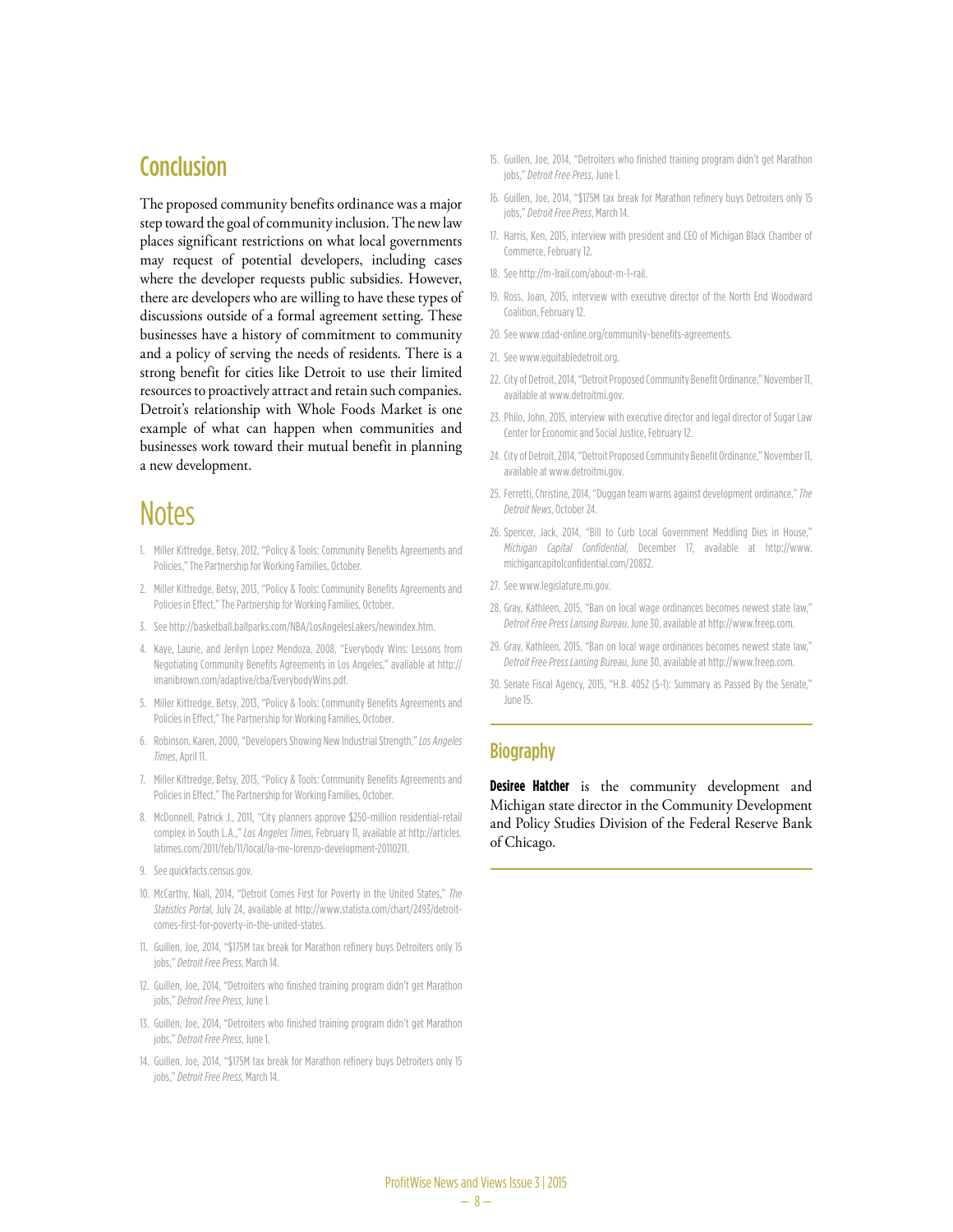## **IFF: A leading community development financial institution expanding its market reach across the Midwest**

## by Dawn Raftery

*Managing Editor's Note:* Community Development departments at Federal Reserve Banks have been mandated by the Fed's Board of Governors since 1981. As part of its mandate, the Chicago Fed's Community Development and Policy Studies (CDPS) Division works to understand and document the roles and capacities of community development organizations (CDO). With a combination of public, private, and philanthropic funding, these organizations provide an array of services for our country's vulnerable populations, and may offer investment or lending opportunities for financial institutions subject to the Community Reinvestment Act (CRA); we periodically profile CDOs that operate in the Seventh Federal Reserve District. As a bank regulator, we want to know more about the partnerships between banks and a type of CDO known as community development financial institutions (CDFI). These catalysts in community development received a boost in 1995 when the CDFI Fund was established within the U.S. Treasury Department to provide grants and other funding to organizations that apply for and receive certification as CDFIs. Over time, CDFI lending has informed lending policy at mainstream banks and transformed perceptions of lending risk. Banking institutions also benefit (as partners) from CDFIs' expertise in underwriting loans for nonprofits across sectors that work with low-income and underserved populations. In this edition, we profile one of the largest and most innovative CDFIs nationwide, IFF.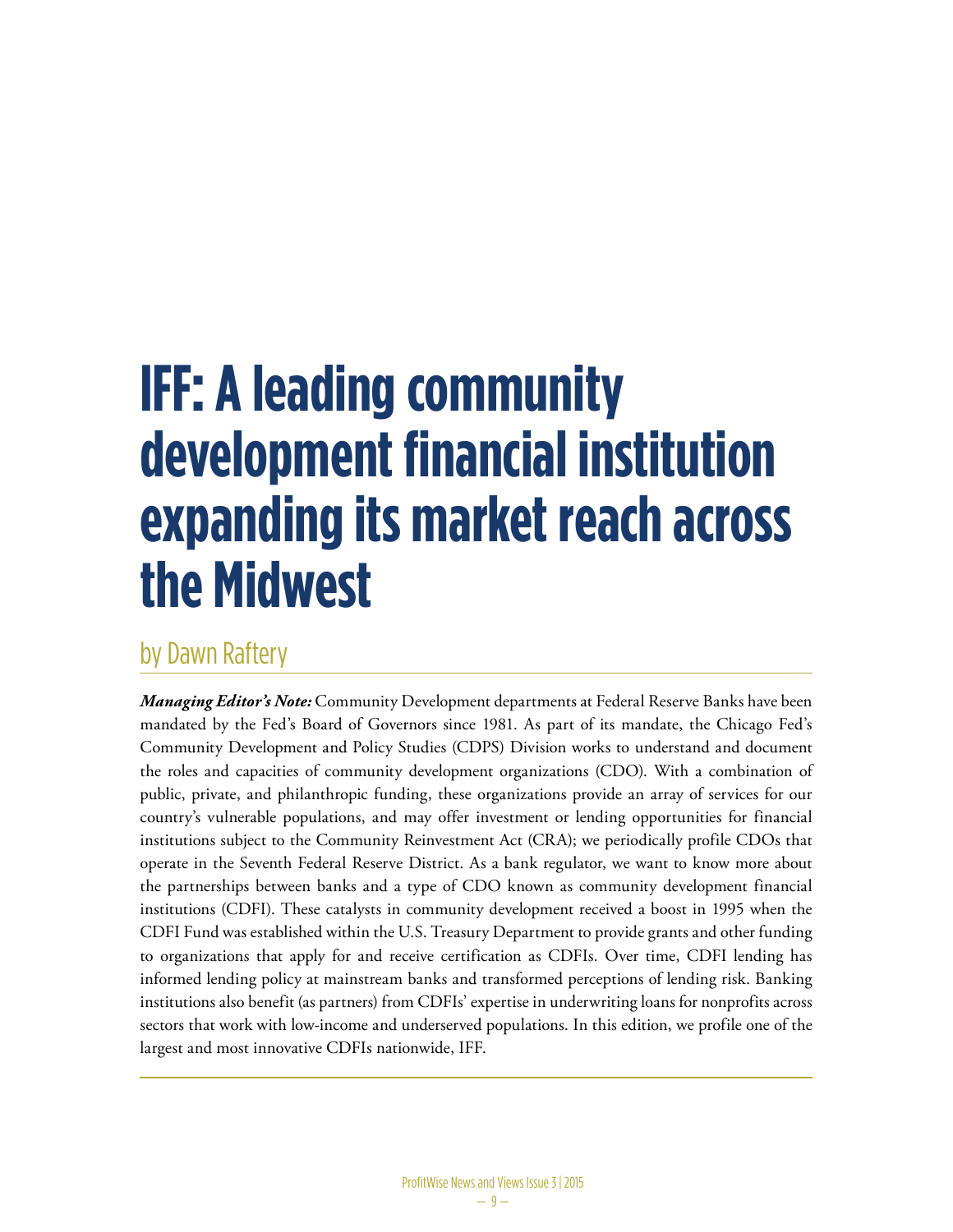Among CDFIs in the Midwest, one of the largest and most geographically scaled is IFF, formerly Illinois Facilities Fund, an organization that has led the In 1988 IFF community development finance industry. The Chicagobased and Midwest-focused organization, currently active across ten states, also influences public policy through research studies that share institutional lessons and guide the allocation of resources by government, foundations, and financial institutions.

Helping banks throughout the Midwest overcome challenges in deploying capital, IFF serves as an intermediary for financial institutions to meet CRA requirements and foster community development at a greater scale. Known early on for financing and developing child care facilities, IFF also supports clients providing services in health care, housing, human services, and environmentally sustainable development (see chart 1). IFF has an Aeris<sup>1</sup> rating of AAA+1, the highest possible rating from the only comprehensive, independent rating service for CDFIs.

### IFF's history

In 1988, IFF was launched to fill a gap often overlooked or outside traditional funding streams—the capital needs of nonprofits serving low-income populations and people with disabilities. IFF was created by the Chicago Community Trust (CCT), whose initial investment **4%** Other allowed it to develop its unique underwriting model and establish a track record that led to its first bank investment of \$1 million from Continental Bank (later acquired by Bank of America) in 1993.

From its origins as a \$1.7 million loan fund for Chicago nonprofits, IFF has grown its capital and capacity to address a multitude of community development issues. Beyond its core mission of offering flexible, affordable financing, IFF recognized a dearth of real estate professionals with a nuanced understanding of the specialized needs and operating structures of nonprofit (organization) facilities. In response, IFF began offering real estate consulting and development services in 1997. Also, numerous inquiries



#### Chart 1. Total portfolio by sector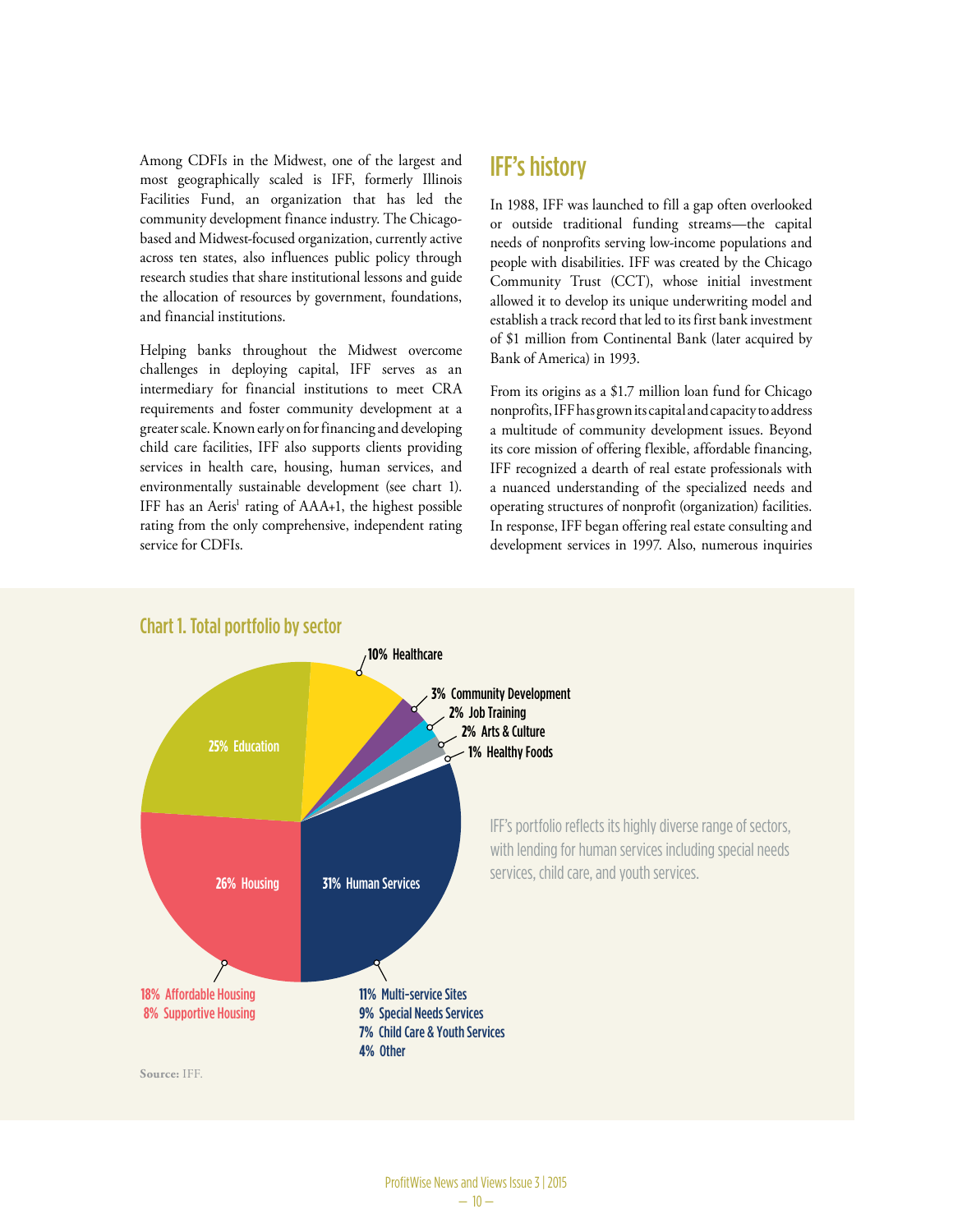from funders and service providers about the most effective methods to situate service providers (in light of shifting population trends and newer areas of need) resulted in IFF's establishment of a research department in 2003. The following year, IFF added a housing division, primarily to serve suburban neighborhoods with (typically) few community development corporations or affordable housing developers.

While the IFF portfolio of products and services has expanded, so has its geographic footprint from Illinois to nine additional states. IFF's scope and reach make it a strong "quarterback" to coordinate regional community development efforts that cross jurisdictions and political boundaries. The quarterback model reflects a major shift in the community development sector, and an integrated, comprehensive approach to addressing poverty. As a result, today IFF can play the role of researcher, lender, consultant, or developer, giving financial institutions and foundations a clearer sense of the potential impact of their investments.

#### Expansion

From its modest beginnings, IFF has grown into a 75-person organization with managed assets totaling \$371 million, and has made over \$536 million in loans that have leveraged over \$1.7 billion in investments. In 2006, IFF began expanding its region, which now includes Illinois, Indiana, Iowa, Kansas, Kentucky, Michigan, Minnesota, Missouri, Ohio, and Wisconsin. By 2018, IFF will reach 13 states, bringing its flexible financing and other services to Nebraska, North Dakota, and South Dakota.<sup>2</sup>

In planning its expansion, IFF conducted research in every state in order to understand specific areas of need, local/ regional economic conditions, and available state and local public support. IFF staff also met with nonprofit, civic, and elected leaders to share information and gain support. The new markets brought rapid growth of the loan and real estate services division's client portfolios, and new or expanded opportunities with banks, foundations, and other CDFIs. IFF's partnerships with Cincinnati Development Fund (in Ohio) and Nonprofits Assistance Fund (in Minnesota) have supported a charter school, a kitchen incubator and business accelerator, and an arts organization through \$2.4 million in financing.

Key to its strategy of using its growing geographic footprint to bring capital to specific, local challenges, IFF has additional offices in Indiana, Michigan, Missouri, and Wisconsin, while retaining most back office functions in its Chicago headquarters. Before each office opening, IFF meets with local stakeholders to learn about the area's capital challenges. IFF underwriting documents a borrower's capacity to service a loan weighing both historical performance and the proposed project's impact. Deep and broad nonprofit lending experience and industry knowledge enable IFF to assess underwriting assumptions and propose loans that balance project goals with repayment ability. In Illinois and other states where government funding programs are slow paying, that can mean financing up to 95 percent of a total project's cost to help nonprofits preserve cash.

In 2013, IFF brought its experience as a cash flow lender and development consultant to Detroit, where building and land values have plummeted. The next year, during the Michigan office's first full year of operation, IFF approved 34 loans totaling \$15 million—far exceeding its original goal of eight. Following a child care research study in the Detroit metropolitan region, IFF now is having conversations with local foundations on how to improve the city's early education system.

#### Investor consortium

Early in IFF's existence, Founder and President Trinita Logue noted that most nonprofits serving low-income communities did not own their buildings, that longterm financing was not generally available for nonprofit facilities, and that these organizations did not have the resources or liquidity to buy property with shortterm (or no) financing. A major challenge of financing nonprofit and community buildings in low-income areas is establishing a loan-to-value ratio, as typically few if any comparable facilities (for appraisal purposes) exist nearby. Given this common issue and the need for a plausible valuation basis, IFF underwrites these loans by assessing the nonprofits' cash flow and liquidity.

To mitigate risk for financial institutions seeking CRAqualifying investments, IFF launched a limited recourse investor consortium in 2004 with six banks: Cole Taylor Bank (since acquired by MB Financial), Harris Trust and Savings Bank (now BMO Harris), Jacksonville Savings Bank, LaSalle Bank (now Bank of America), MB Financial, and Northern Trust Company. The consortium supports IFF's long-term lending while also offering investors (i.e., banks) a flexible, secure, and high-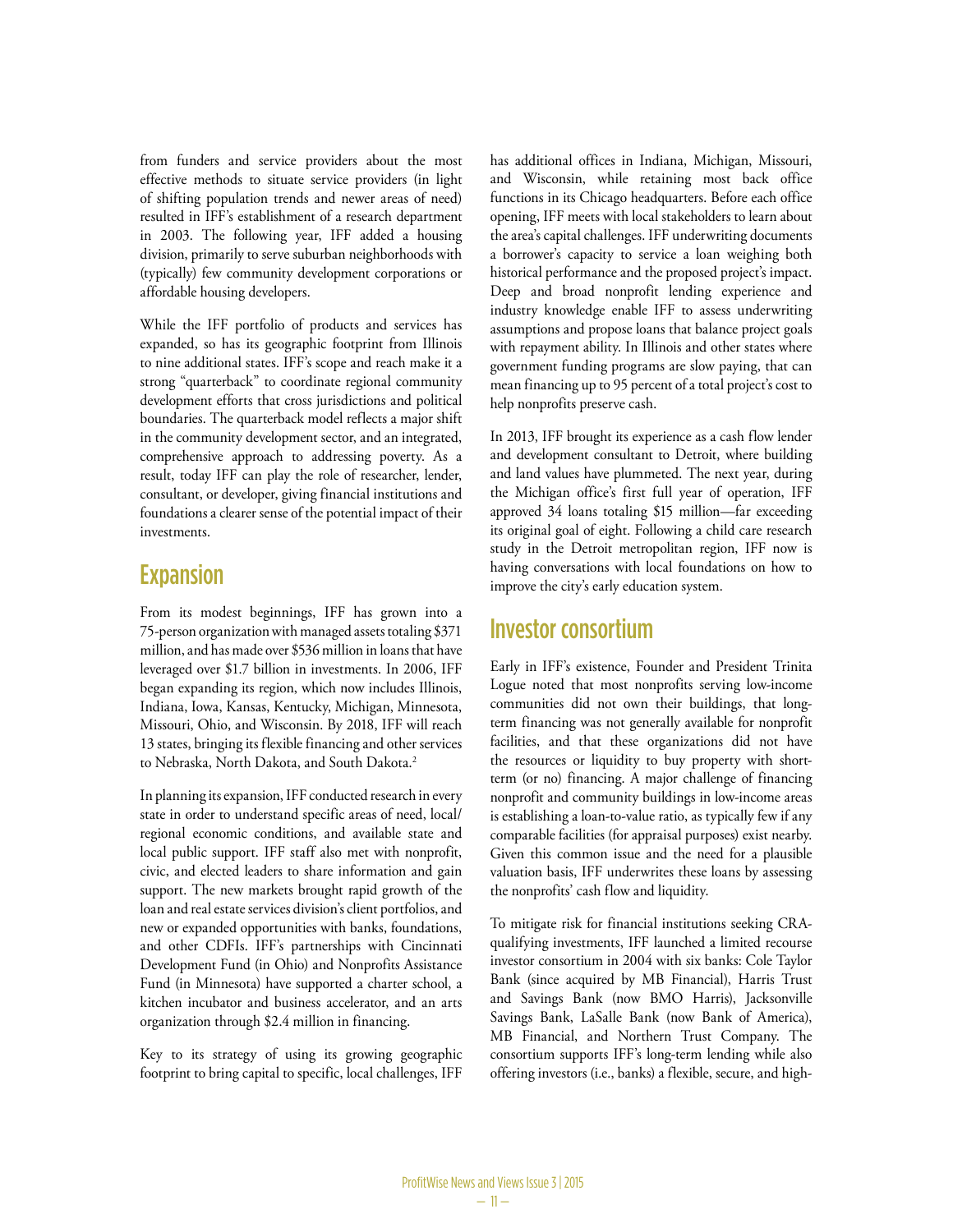impact way to invest across multiple sectors and states. This structure allows IFF to plan for and deploy capital over 15 years. The limited resource nature enables IFF to greatly expand its lending throughout the Midwest.

Collateralized by seasoned IFF loans, the consortium pays interest to investors and a small servicing fee to IFF. For CRA purposes, bank investors have the option of counting their pledges toward either the investment or lending test. In essence, investors own a piece of every loan in a diverse portfolio of CRA-eligible loans across multiple sectors and disadvantaged communities—an arrangement that would be essentially too complex for banks to replicate individually. For example, in 2013, IFF's \$15.5 million consortium provided its 12 bank partners with ownership in a loan portfolio including charter schools (29 percent), health care (16 percent), youth services (9 percent), job training (6 percent), special needs services (6 percent), and child care (2 percent) (see chart 2).

Since its creation, the consortium has funded a majority of IFF lending, without any net charge offs. Since 2004, 28

#### 6% Special Needs **Services 9%** Youth Services **10%** Arts & Culture **11%** Multi-services **29%** Charter **School 1%** Noncharter School **1%** Other **2%** Child Care **3%** Community Development **6%** Job Training

Site Service Type (by \$ amount)

Chart 2. Consortium series 2013-1 highlights

projects and organizations—housing, education, health IFF's 2013 Investor Corsortium closed with 12 financial partners providing nearly \$16 million for 27 loans. The note represented a high-impact investment in a multitude of care, and human services.

**Source:** IFF.

financial institutions have invested nearly \$200 million to give nonprofits affordable, long-term financing to build key facilities and facilitate critical service delivery in lowincome communities (see chart 3).

## Playing the "quarterback" in child care, education, and healthy food access

Early child care and education is one of the areas in which IFF serves as a quarterback, combining its capital, technical expertise, and research capabilities to inform philanthropies and government. In economically struggling neighborhoods, child care remains one of many competing and unmet challenges for families. Its longer-term economic and social ramifications make child care among informed policymakers' higher priorities. During its first decade, the state of Illinois approached IFF to finance and develop child care centers in more low-income areas. Through the \$21.7 million Child Care Facility Development Program, IFF financed seven facilities for licensed providers and pioneered the use of tax-exempt bonds.

With this extensive experience in a highly regulated industry, IFF also helped to design facility layouts, merging property and asset management considerations with spatial and developmental criteria, and the workflow with spatial and developmental enteria, and the workhow<br>of caregivers, managers, and support staff. IFF understood <sup>1.4</sup> That ensuring efficient, effective use of physical space,  $\frac{1}{2}$ money, and human capital makes for a better facility, stronger outcomes, higher demand, and thereby more certain revenue streams. These centers changed the face of child care for children from low-income families in these neighborhoods, and the success from taking an active role in building design prompted IFF − in an effort led by (now) CEO Joe Neri in 1997 − to create a permanent real estate services division and apply this expertise to other types of facilities. IFF is still one of only a few CDFIs in the country that provides both loan and development services for nonprofit service providers, helping banking institutions make safe investments in projects that are well placed, well planned, well designed, and responsibly/ sustainably financed. Protection **Protection** 

> In 1998, the city of Chicago asked IFF to expand child care by ranking its 77 neighborhoods according to the number of children needing care and the level of available child care resources. This research supported a new strategy for prioritizing capital funding for unmet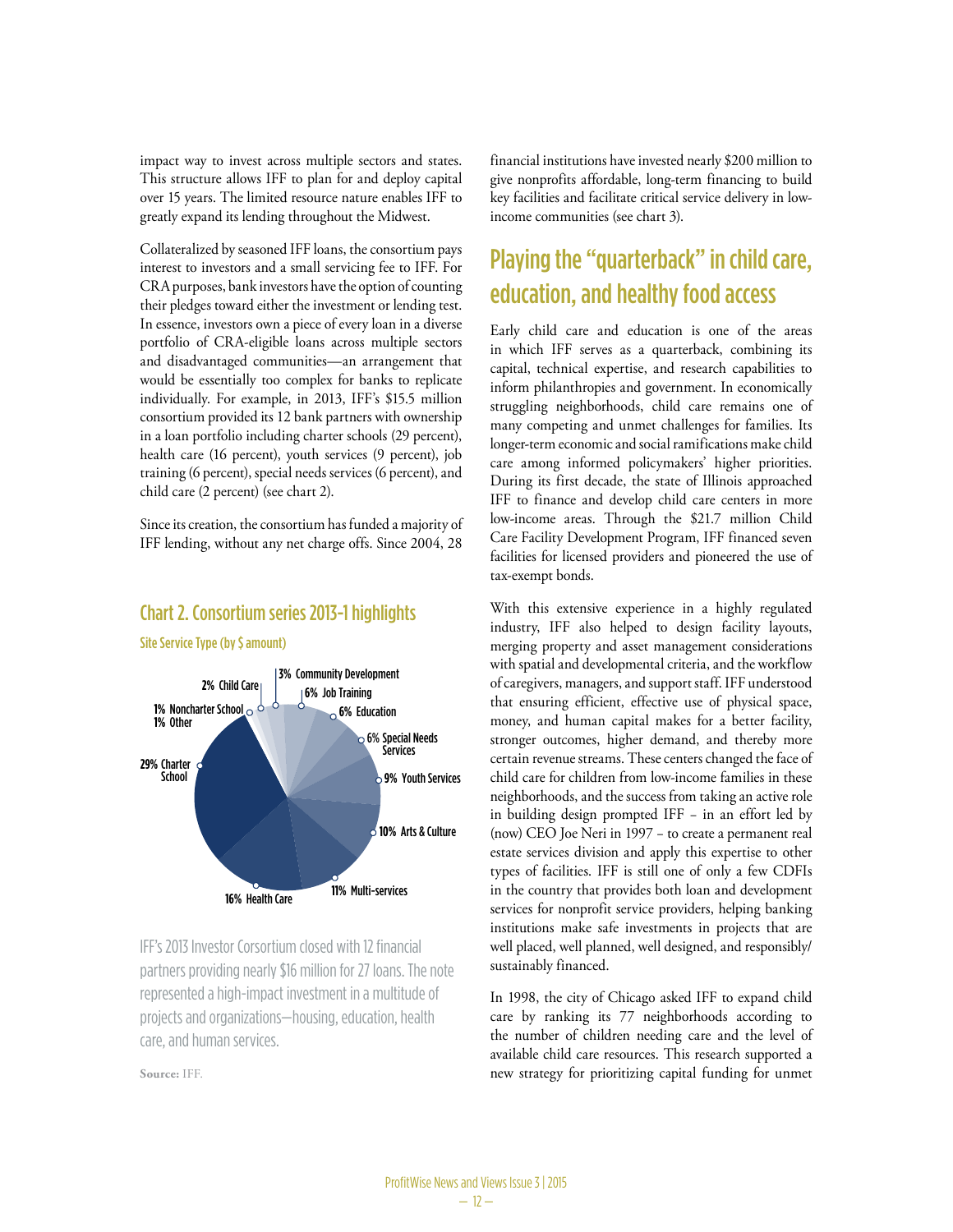needs in disadvantaged communities. IFF worked with the Chicago Department of Human Services (now the Chicago Department of Family and Support Services) to establish the Children's Capital Fund, whose goal was to increase licensed child care in the 20 highest-need areas.

With its expertise as a lender and real estate consultant, IFF built or expanded 14 centers, handling everything from identifying property for development to managing their design and construction. Allstate Insurance Company and financial institutions, including Cole Taylor Bank and MB Financial, provided \$5 million in private capital. Between 2001 and 2007, IFF leveraged over \$45 million in federal, state, and local funds for the 14 facilities, creating over 132,000 square feet to serve 1,800 children.

Ensuring that children in economically struggling communities have access to quality school options has been another priority for IFF, one that naturally followed the organization's investment in early child care. Building on relationships with government, IFF fills the quarterback role in improving education opportunities in economically marginalized neighborhoods by gathering and deploying private capital where it's needed most. Among the first CDFIs in the country to provide belowmarket rate financing specifically to charter schools, IFF gained national recognition for its use of U.S. Department of Education credit enhancement grants<sup>3</sup> to finance these projects in Illinois, Indiana, Missouri, and Wisconsin.

IFF also has been entrusted with the deployment and management of public funding to support expanding charter schools in multiple geographies. In 2012, through funding from the state of Indiana, IFF launched the Indiana School Facilities Loan Fund, a revolving loan fund to support the capital needs of quality charter schools. IFF leveraged \$3.4 million from the Indiana Department of Education into \$14.3 million for Indiana charter schools by helping such financial institutions as



#### Chart 3. Consortium historical performance

IFF's Investor Consortium has provided banks with an investment opportunity in education, health care, child care, community development, and human services in low-income communities since 2004. Twenty-eight financial institutions have invested nearly \$200 million in this lowrisk, highly-diversified investment vehicle.

**Source:** IFF.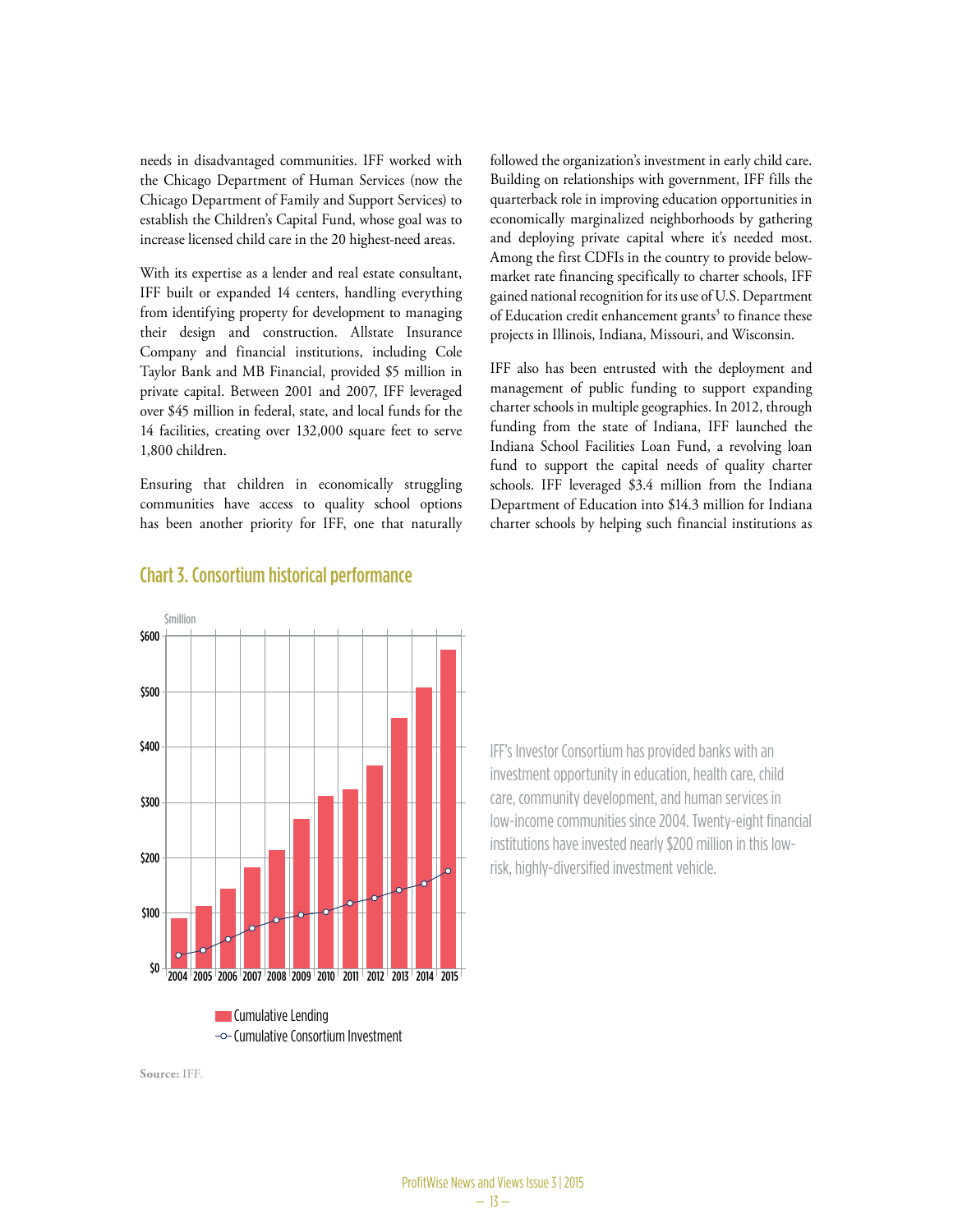Main Source Bank, National Bank of Indianapolis, and Old National Bank invest in projects they otherwise would have difficulty supporting.

As public school districts across the region face significant challenges, IFF sees the need to apply its expertise to the redeployment of closed school buildings. In Chicago, it is working with local partners in four (Greater Englewood, Humboldt Park, North Lawndale, and South Lawndale) neighborhoods to assess community priorities, determine feasibility, and, if possible, ultimately place the underutilized buildings back into service. Most recently, IFF formed a partnership with the Puerto Rican Cultural Center to redevelop the former Von Humboldt elementary school building to include housing for current and retired public school teachers, educational programs, and office space.

Recognizing the link between access to fresh food and better health in communities, IFF also has played a quarterback role in bringing full-service grocery stores to neighborhoods with little or no access to fresh food. IFF leveraged a \$10 million commitment from the Illinois Department of Commerce and Economic Opportunity into \$36 million in overall investment, supporting the development and financing of new Save-A-Lot grocery stores in Rockford, Waukegan, and East St. Louis, as well as a Mariano's in Chicago's Bronzeville neighborhood.

#### **Conclusion**

Each step in IFF's expansion has been driven by a strategic assessment like the one that brought about its founding over 25 years ago: where are the gaps in existing approaches, and what capacity, resources, and strategies could help fill them and create transformational change? Its growth from specialization in a few social service areas to all of the major sectors increased national visibility for IFF, which now is compared with the nation's other leading CDFIs.

Midwest metropolitan areas facing extreme challenges increasingly will rely on skilled regional CDFIs with experience in leveraging capital for market restoration the timely theme of a conference held this past spring by the Chicago Fed in partnership with IFF and the American Bankers Association. IFF's combination of capital, capacity, and technical knowledge position it well to channel and optimize investment in low-income communities across the Midwest.

## **Notes**

- 1. More information at www.aerisinsight.com.
- 2. Living Cities, for more on IFF's expansion, visit https://www.livingcities.org/ resources/237-expanding-the-geographic-reach-of-community-investment-theiff-case-study.
- 3. U.S. Department of Education, for more information, visit http://www2.ed.gov/ programs/charterfacilities/index.html.

#### **Biography**

**Dawn Raftery** is the corporate communications manager at IFF.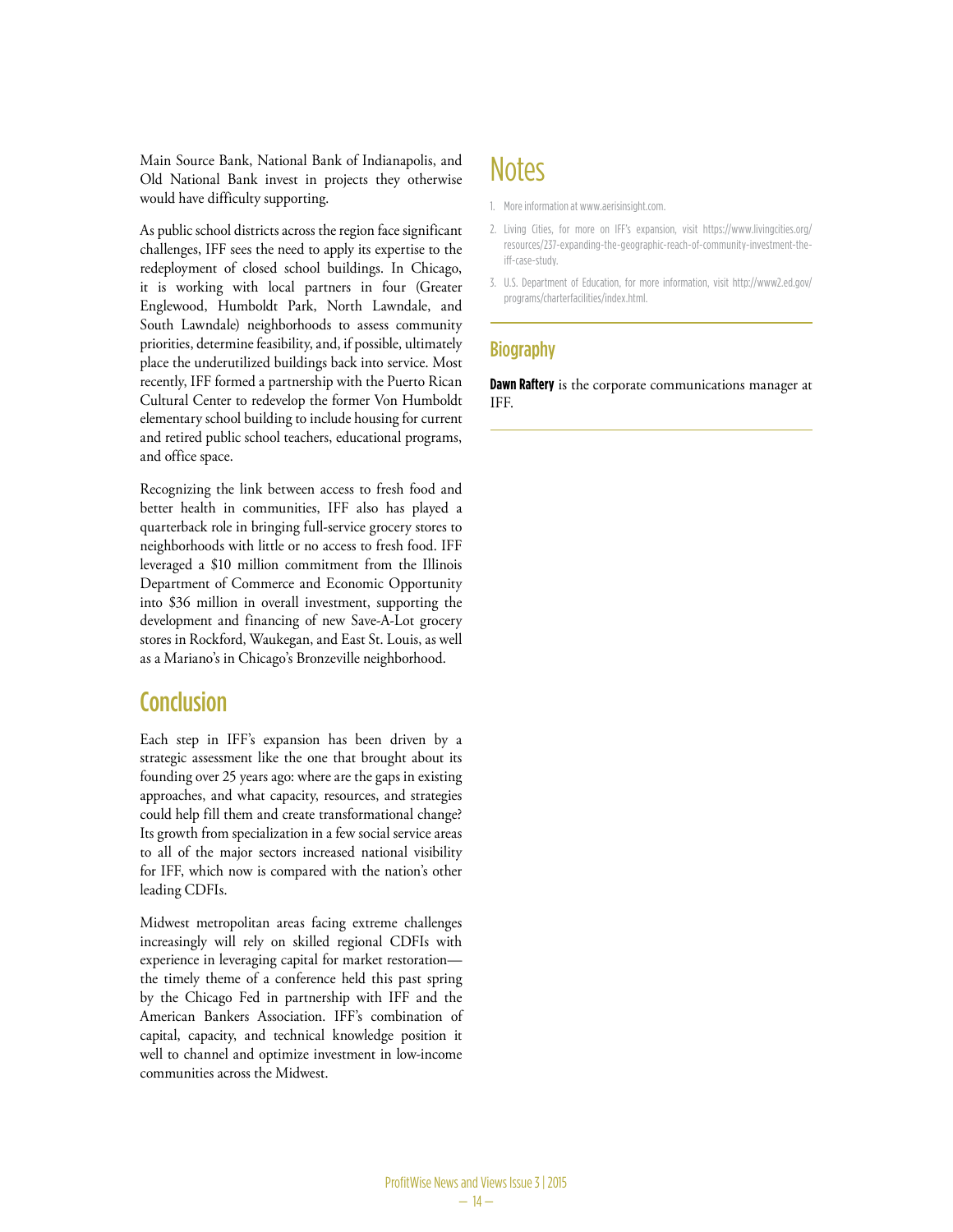# **2015 NHS Community Banks Partnership Meeting summary**

## by Kelly Pearson and Jason Keller

Neighborhood Housing Services of Chicago (NHS) held its annual Community Banks Partnership Meeting on Wednesday, April 22, 2015, at the Federal Reserve Bank of Chicago. The meeting brought together over 70 representatives from Chicagoland community banks, regulators, housing experts, and industry partners to discuss meeting the residential lending needs of area communities. NHS is Chicago's largest nonprofit neighborhood revitalization organization and works in partnership with businesses, government, and neighborhood residents to revitalize low- and moderateincome neighborhoods throughout northeastern Illinois, specifically Chicago, south suburban Cook County, Elgin, and the Fox Valley.

Established in 2007, the Community Banks Partnership is an innovative collaborative that supports NHS' community reinvestment programs and services through financial support, lending capital, service, and counsel. This group meets at least once annually to discuss issues important to the housing and lending industries, and also host NHS' Annual Meeting each fall.

Michael Berry, director of Policy Studies for the Federal Reserve Bank of Chicago Community Development and Policy Studies (CDPS) Division, welcomed the Community Banks Partnership to the Federal Reserve Bank and provided the opening address. He noted that NHS and the Reserve Bank have a long history of

partnering on local, community-based housing-related initiatives, and the Federal Reserve was instrumental in establishing what is now known as NeighborWorks® America, which delivers its programs through the national NeighborWorks® network – 240 independent, community-based organizations – one of which is NHS of Chicago. Berry stated that one of the Federal Reserve Bank's core responsibilities is to obtain and analyze data and demographics about the region to inform community development policy. As an example of the Reserve Bank's recent work, Berry highlighted the Industrial Cities Initiative. Known as ICI, this multi-year study coupled longitudinal demographic and economic analyses with the results of over 200 interviews with local and regional constituents to assess how midwestern cities such as Aurora and Joliet have responded to significant losses in manufacturing since the 1960s. In addition, the Federal Reserve Bank of Chicago continues to administer surveys around current economic conditions, and exploring the intersection between public health and community and economic development. Berry noted, "We look at this interconnection in still a broader context of comprehensive community development…in short, housing alone is not the answer, but safe, sustainable housing is an indispensable component of community health, safety, and economic vitality."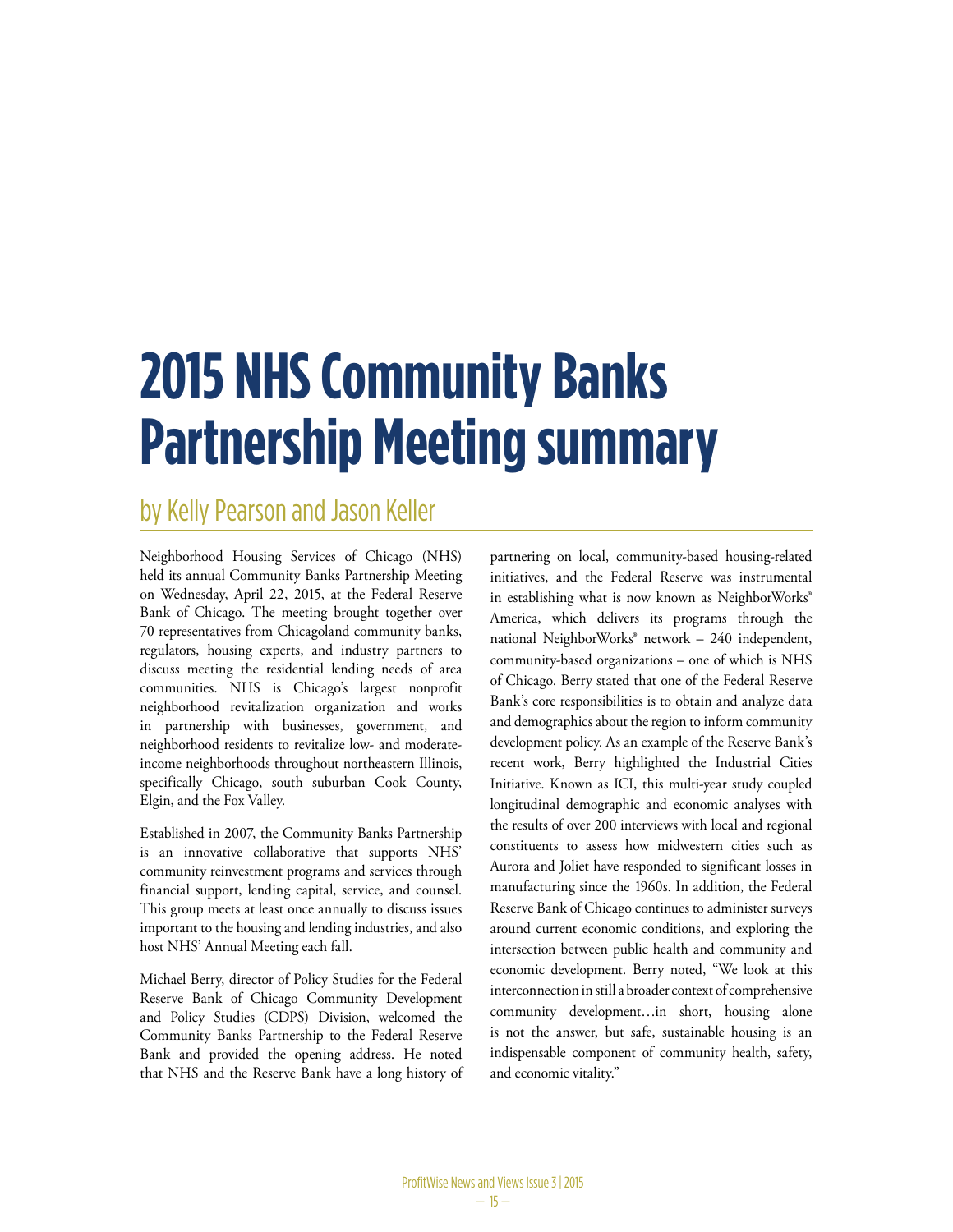Berry then introduced Kristin Faust, president of NHS of Chicago. Faust joined NHS in 2014, bringing more than 25 years of experience in community development finance serving the private, public, and nonprofit sectors. Faust described the Community Banks Partnership as a key group of NHS supporters who promote the mission of NHS and bolster NHS' work in the neighborhoods that need it most. Faust described how NHS is seeing signs, nationally and locally, that the foreclosure crisis is slowly subsiding and housing markets are beginning to rebound. In fact, over the first three months of 2015, only 38 percent of NHS callers requested assistance in preventing foreclosure, while 62 percent were interested in other pre- or post-purchase assistance, including home buyer education and resources for home maintenance. This is evidence that people are ready to start buying and rehabbing homes again. Faust went on to thank Linda Boyer, vice president and senior compliance officer from Inland Bank and Trust, who chaired the Community Banks Partnership during 2014.

Following Faust to the podium was Mary Morstadt, senior vice president, Standard Bank and Trust Company, and 2015 chair of the Community Banks Partnership. Morstadt welcomed guests and spoke about the essential role of community banks in NHS' work and in the revitalization of Chicago's communities. Morstadt also urged the Community Bank partners to join NHS in volunteer activities, such as NeighborWorks® Day, held annually each June.

#### Panel discussion

Allen Rodriguez, vice president of Resource Development, NHS Board of Directors, moderated the morning's panel discussion. Panelists included: Jason Keller, economic development director (for Illinois), Community Development and Policy Studies Division, Federal Reserve Bank of Chicago; Emilio Carrasquillo, director, Back of the Yards Home Ownership Education Center, NHS; and Carrie Bey-Little, real estate broker, Baird & Warner.

Keller offered his perspective on the current consumer compliance regulatory landscape as it relates to community banks. Keller advised attendees to be mindful of the new qualified mortgage definitions, ability to repay rules, and appraiser guidelines, as well as the pending disclosure changes under Truth in Lending and the Real Estate Settlement Procedures Act. Regulators will be looking for strong internal controls, documented policies and procedures, as well as structured board and senior management oversight to ensure community banks are in compliance with the new rules. Bank staff should be adequately trained on the new rules and exceptions to policy should be immediately documented to ensure legal and reputational risks are kept low, he noted. Community bankers were advised to consult with their primary regulator to discuss their specific plans for implementing and adhering to the changes. Keller also highlighted three proposed legislative actions being considered at the federal level: H.R.1113 − Portfolio Lending and Mortgage Access Act; S. 727 – the Financial Institutions Examinations Fairness and Reform Act; and H.R. 1389 – the American Jobs and Community Revitalization Act. If they were not already engaged, community bankers were encouraged to participate in dialogue surrounding these proposals. Keller closed his remarks by suggesting that banks:

- regularly review their assessment areas to ensure their business strategies align with market demographics;
- consider having their organization's compliance officer join or have regular access to the marketing and technology committees (as applicable); and
- maintain their online presence.

Emilio Carrasquillo outlined NHS' Financial Capability Program with the goal of narrowing the wealth inequality gap by addressing the needs of consumers struggling with their finances. Components of the program address budgeting, avoiding credit traps, saving, and paying down debt. Examples of ongoing partnerships were discussed, including those with parent groups at local community schools; the city of Chicago's One Summer Chicago Program, Waypoint Homes for Renters, and New Pisgah, specifically to prepare veterans for homeownership. Carrasquillo stated that, of the clients he serves, approximately 62 percent kept cash aside as savings within their homes, and less than half had a checking or savings account. Because clients are so often 'underbanked,' NHS continues to hold financial capability workshops and one-on-one coaching sessions. From February 2014 to February 2015, NHS counseled 320 households through such programming. Results have been positive, as Carrasquillo has seen the credit scores of participants increase by as much as 59 points, and debt load reduced by as much as \$3,310.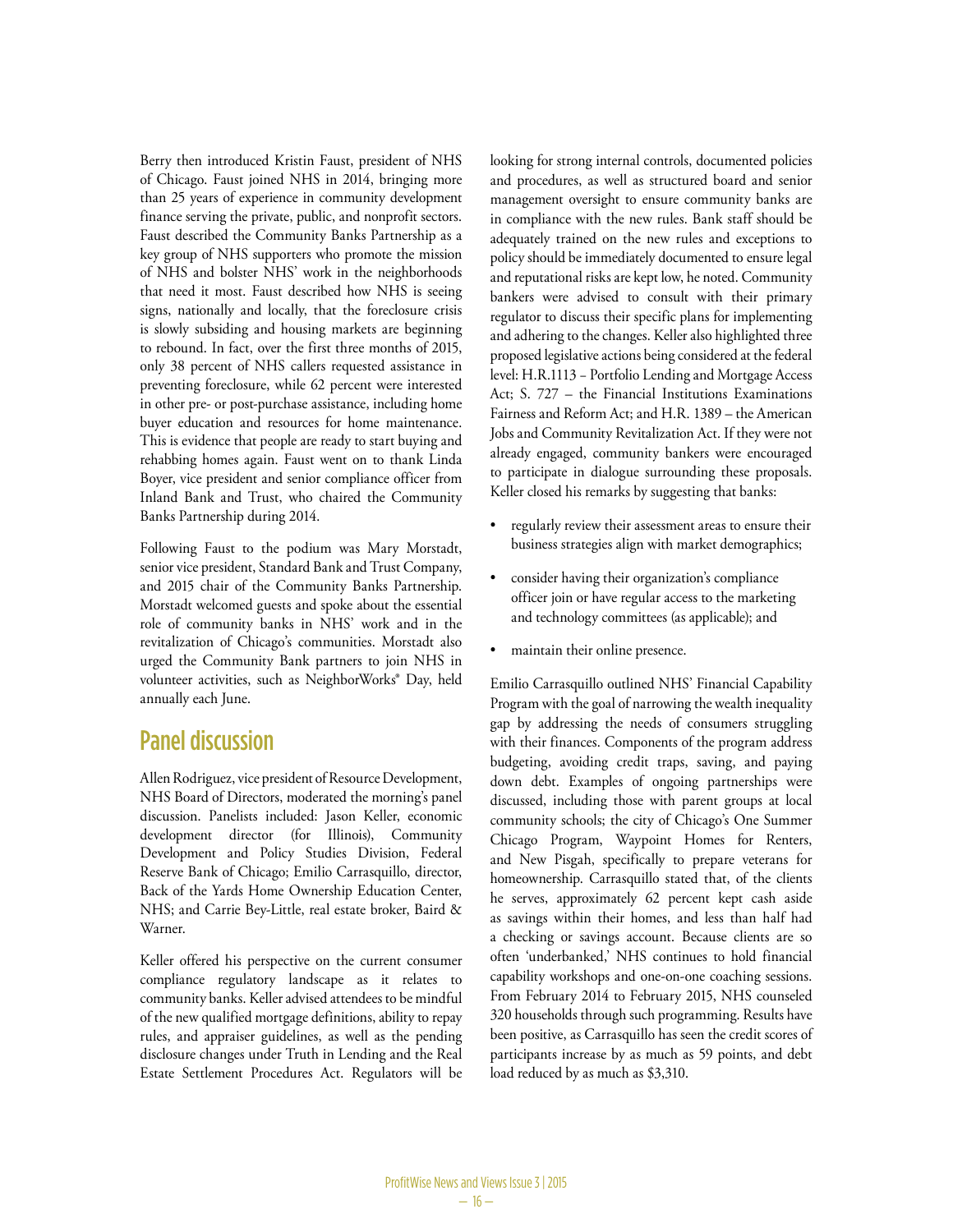

*Left to right:* Carrie Bey-Little, Michael Berry, Jason Keller, Kristin Faust, Emilio Carrasquillo, Mary Morstadt, Deborah Ross, and Allen Rodriguez.

Carrie Bey-Little provided comments on marketing to millennials in a changing homeownership landscape. Bey-Little stated that millennials, defined as aged 18-34, are using technology no matter what community they live in, and this behavior is shaping how real estate is bought and sold. Millennials like to undertake research on their own, and ask for referrals from peers. Bey-Little discussed behaviors of baby boomers (52+) and boomerang buyers, who lost their homes in the crisis, have repaired their credit since, and are looking to reenter the housing market. To find these potential buyers, Bey-Little suggested targeting renters with leases coming due. Lists of prospective buyers are available, and lenders should collaborate with real estate agents who have (access to) databases of renters. Social media is another option to find these buyers, as this is where the millennials and many younger buyers exchange information. Bey-Little posed the question, "Is your website mobile friendly?" Another way to reach these potential home buyers is to "farm by exemption." Lists are available for seniors, veterans, those with disabilities, and those with homestead exemptions.

Rodriquez opened the floor to a lively Q&A. When asked about why there are so many unbanked people,

Carrasquillo responded that people lack trust in traditional banks, or don't feel they have enough money to open accounts. Bey-Little challenged the notion that millennials are not interested in homeownership as compared to prior generations. Rather, millennials are more conservative in their homeownership choices. They are buying smaller, less expensive homes, and staying in these homes longer. Millennials look for urban areas with "walkability." Carrasquillo shared that he recently taught a financial capability workshop to DePaul University undergraduate students, and they had tremendous interest in learning more about the benefits of owning a home. A question was posed about segmenting the market by age. Bey-Little shared that Facebook and LinkedIn advertisements can target particular ages or other demographic groups. Keller mentioned that bank marketing programs should evolve to target all cohorts of new and existing borrowers, and that although benefits may derive (from targeted ads) from a Community Reinvestment Act perspective, banks should be mindful of fair lending laws and regulations, as (among other considerations) age is a prohibited basis for determining creditworthiness.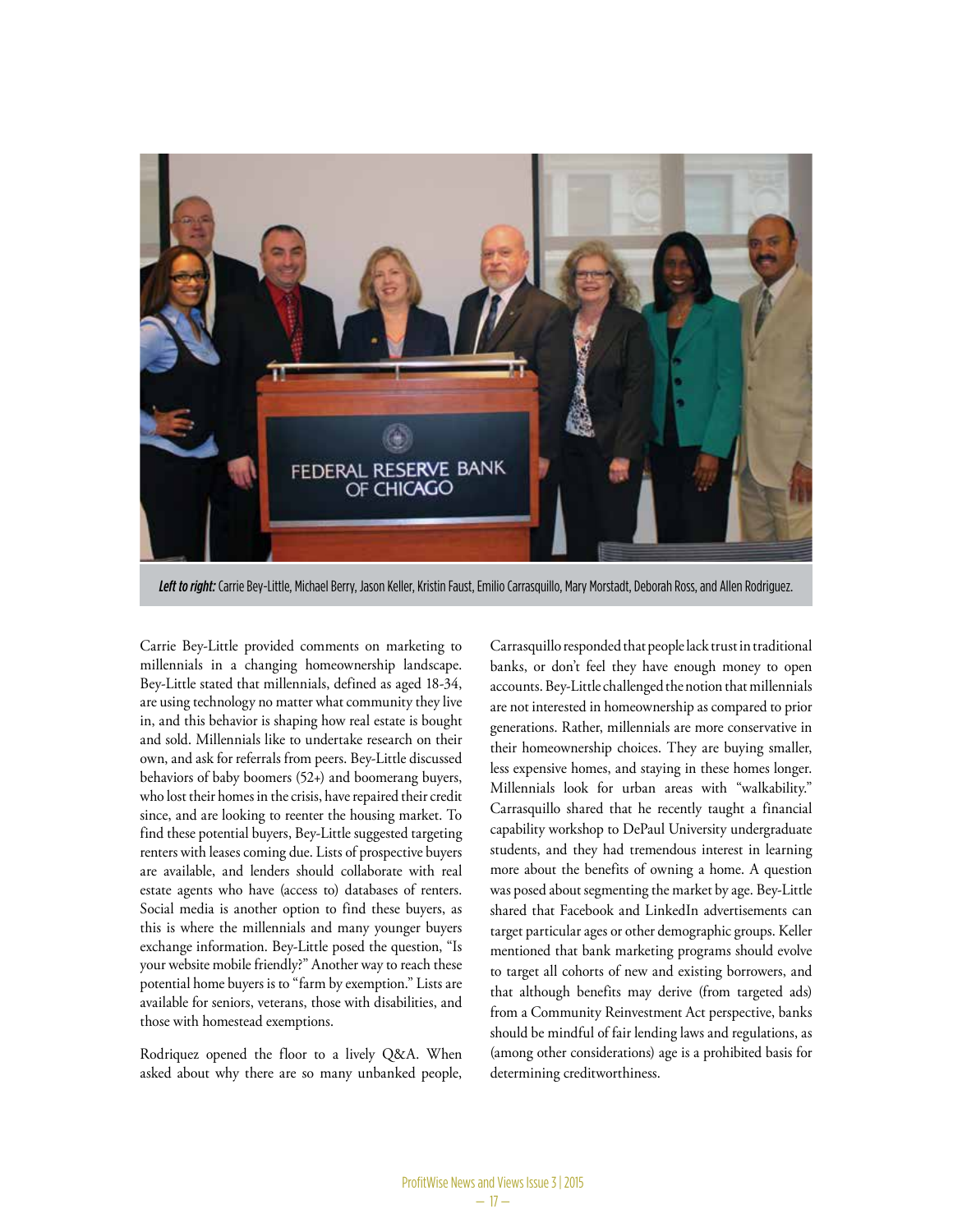#### **Conclusion**

Although CDPS is not focused on bank supervision, the group has long been interested in community banks, current regulatory developments, and the ways smaller banks adapt to environmental changes, such as the influx of millennial borrowers and boomerang borrowers into the marketplace. As the landscape of homeownership continues to evolve, it is imperative for community banks and their partners to remain diligent in responding to the needs of the neighborhoods they serve. By providing a forum for sharing insights and information, the NHS Community Banks Partnership will continue to offer lenders, intermediaries, and other interested constituents an opportunity to discuss issues central to lending, community reinvestment, and housing in the Chicago region.

#### **Biographies**

**Kelly Pearson** is a resource development associate, Foundation and Corporate Relations, of Neighborhood Housing Services of Chicago. She manages many of NHS' corporate, foundation, and government funding partnerships, as well as the Community Banks Partnership.

**Jason Keller** is the economic development and Illinois state director in the Community Development and Policy Studies Division of the Federal Reserve Bank of Chicago.



#### Just released:

A new book from the John J. Heldrich Center for Workforce Development, the Atlanta and Kansas City **Federal Reserve Banks.** 

To learn more, visit kansascityfed.org/transformworkforce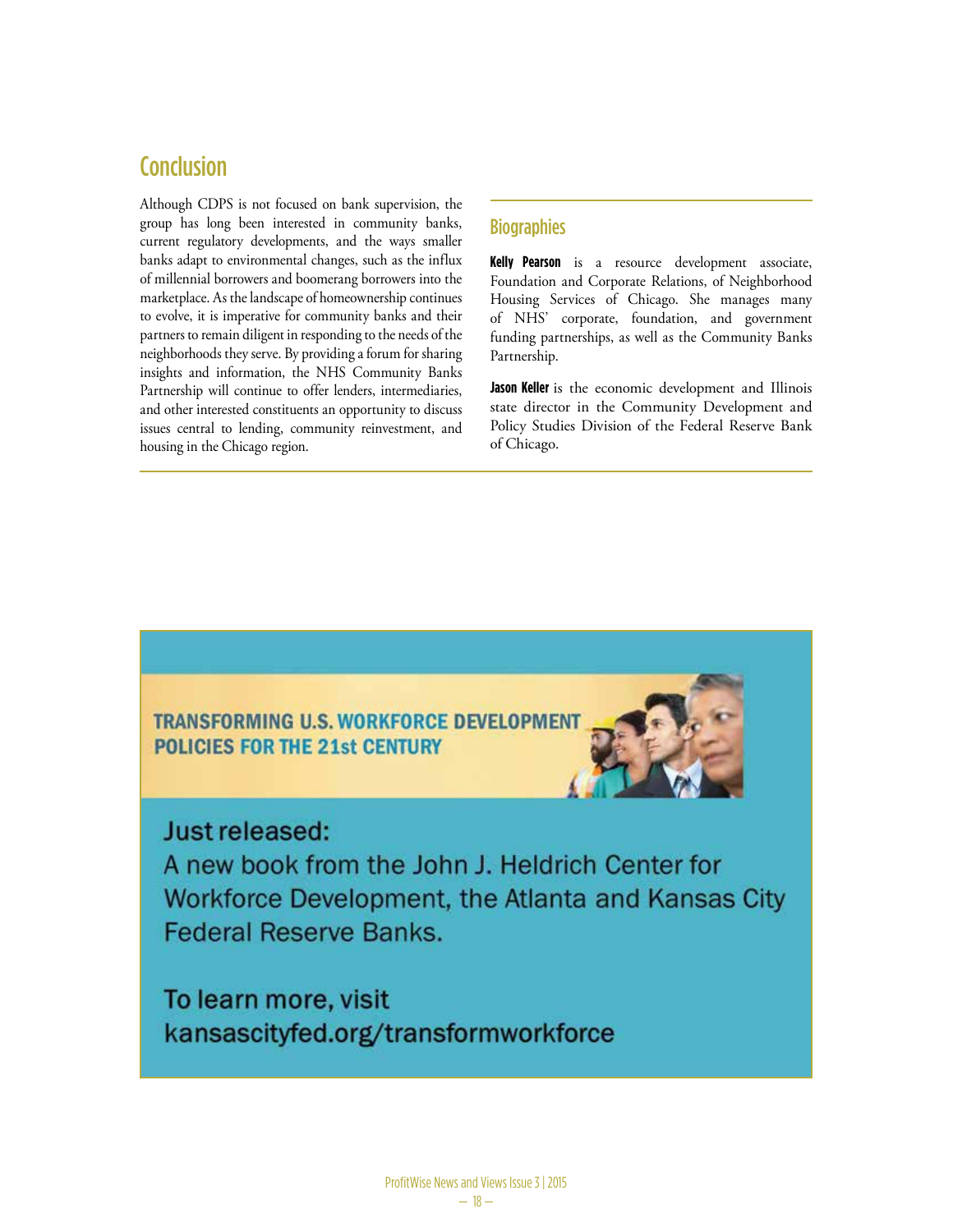

## Join Us: The Impact **We Make CHICAGO**

## Nov. 19-20

Become a part of a close network of mission-oriented banks, involved regulators, and interested investors. Together we shape the future of the industry by reimagining business models, leveraging social impact metrics, and sharing innovative. strategies for success. Be a part of the discussion.





ANNIE DONOVAN<br>Director Community Development<br>Financial Institutions Fund